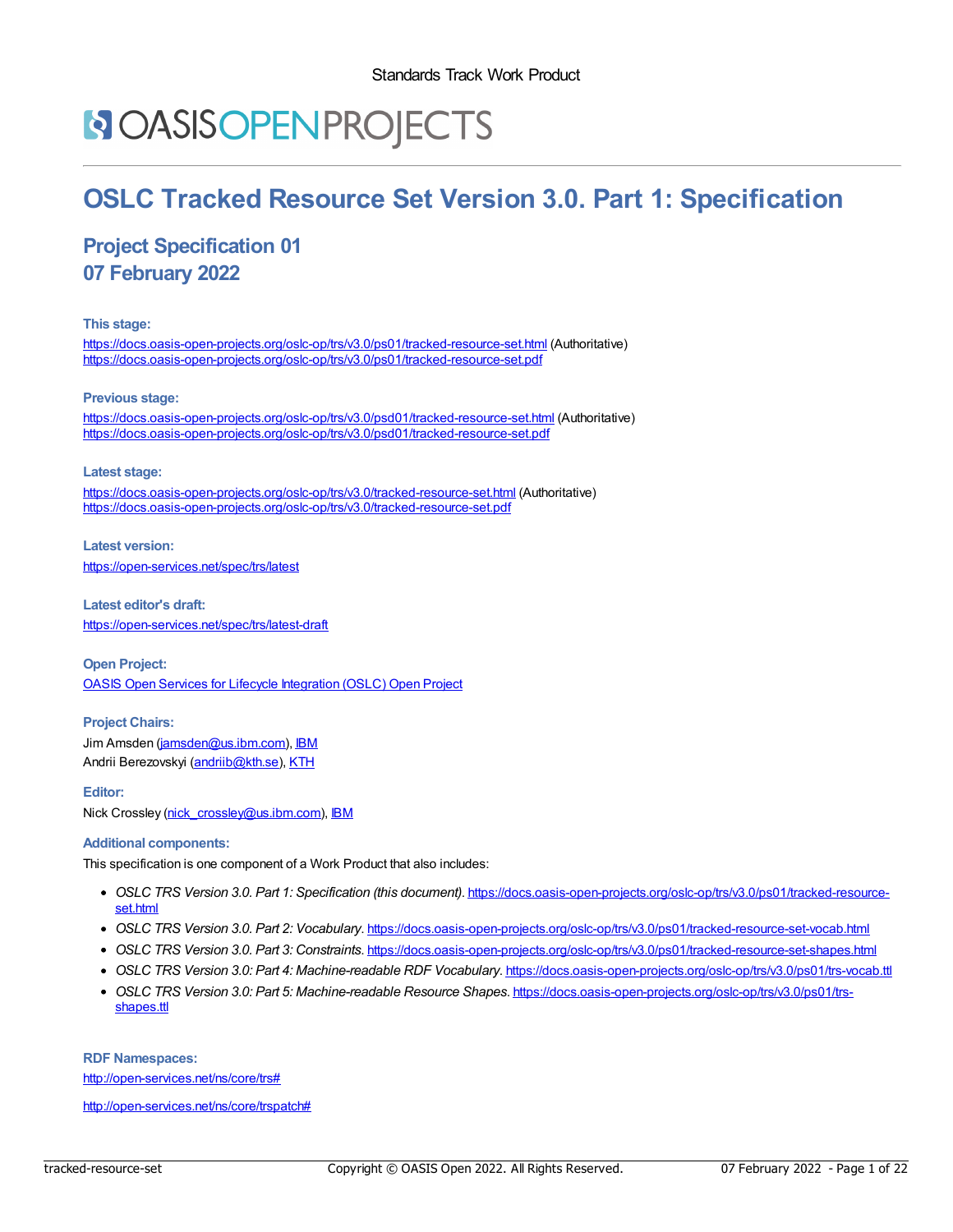### Standards Track Work Product

#### **Abstract:**

The Tracked Resource Set protocol allows a server to expose a set of resources in a way that allows clients to discover that set of resources, to track additions to and removals from the set, and to track state changes to the resources in the set. The protocol does not assume that clients will dereference the resources, but they could do so. The protocol is suitable for dealing with sets containing a large number of resources, as well as highly active resource sets that undergo continual change. The protocol is HTTP-based and follows RESTful principles.

#### **Status:**

This document was last revised or approved by the OASIS Open Services for Lifecycle [Integration](https://open-services.net/about/) (OSLC) Open Project on the above date. The level of approval is also listed above. Check the "Latest stage" location noted above for possible later revisions of this document. Any other numbered Versions and other technical work produced by the Open Project are listed at <https://open-services.net/about/>.

Comments on this work can be provided by opening issues in the project repository or by sending email to the project's public comment list oslc[op@lists.oasis-open-projects.org.](mailto:oslc-op@lists.oasis-open-projects.org)

Note that any machine-readable content (Computer Language [Definitions](https://www.oasis-open.org/policies-guidelines/tc-process-2017-05-26/#wpComponentsCompLang)) declared Normative for this Work Product is provided in separate plain text files. In the event of a discrepancy between any such plain text file and display content in the Work Product's prose narrative document(s), the content in the separate plain text file prevails.

### **Citation format:**

When referencing this specification the following citation format should be used: **[OSLC-TRS-v3.0]**

*OSLC Tracked Resource Set Version 3.0. Part 1: Specification*. Edited by Nick Crossley. 07 February 2022. OASIS Project Specification 01. [https://docs.oasis-open-projects.org/oslc-op/trs/v3.0/ps01/tracked-resource-set.html.](https://docs.oasis-open-projects.org/oslc-op/trs/v3.0/tracked-resource-set.html) Latest stage: https://docs.oasis-open-projects.org/oslcop/trs/v3.0/tracked-resource-set.html.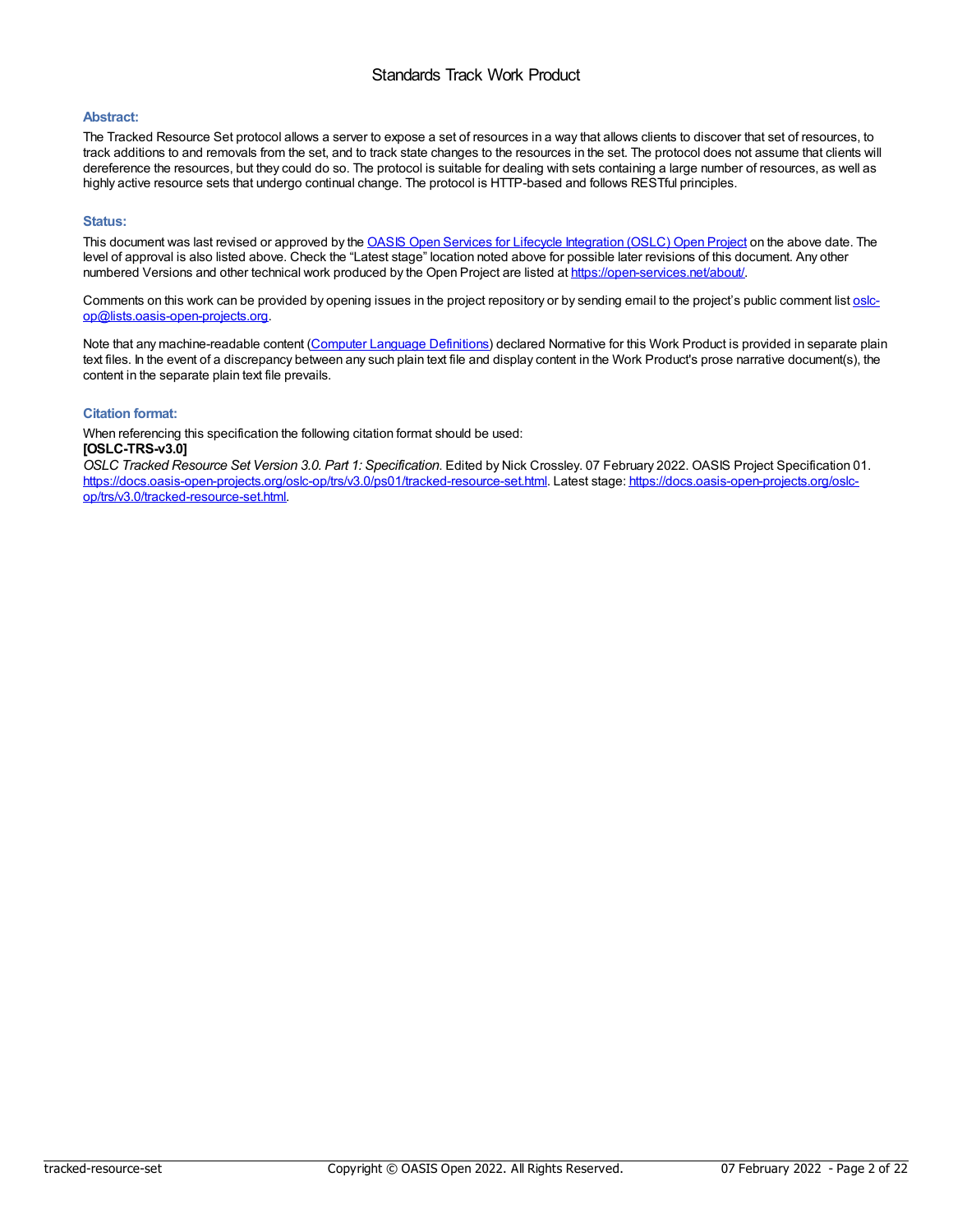# **Notices**

Copyright © OASIS Open 2022. All Rights Reserved.

All capitalized terms in the following text have the meanings assigned to them in the OASIS Intellectual Property Rights Policy (the "OASIS IPR [Policy](https://www.oasis-open.org/policies-guidelines/ipr/)"). The full **Policy** may be found at the OASIS website.

This specification is published under the Attribution 4.0 [International](https://creativecommons.org/licenses/by/4.0/legalcode) (CC BY 4.0). Portions of this [specification](https://www.apache.org/licenses/LICENSE-2.0) are also provided under the Apache License 2.0.

All contributions made to this project have been made under the OASIS Contributor License [Agreement](https://www.oasis-open.org/policies-guidelines/open-projects-process#individual-cla-exhibit) (CLA).

For information on whether any patents have been disclosed that may be essential to implementing this specification, and any offers of patent licensing terms, please refer to the Open Projects IPR [Statements](https://github.com/oasis-open-projects/administration/blob/master/IPR_STATEMENTS.md#open-services-for-lifecycle-collaboration-oslc-open-project) page.

This document and translations of it may be copied and furnished to others, and derivative works that comment on or otherwise explain it or assist in its implementation may be prepared, copied, published, and distributed, in whole or in part, without restriction of any kind, provided that the above copyright notice and this section are included on all such copies and derivative works. However, this document itself may not be modified in any way, including by removing the copyright notice or references to OASIS, except as needed for the purpose of developing any document or deliverable produced by an OASIS Open Project or OASIS Technical Committee (in which case the rules applicable to copyrights, as set forth in the OASIS IPR Policy, must be followed) or as required to translate it into languages other than English.

The limited permissions granted above are perpetual and will not be revoked byOASIS or its successors or assigns.

This document and the information contained herein is provided on an "AS IS" basis and OASIS DISCLAIMS ALL WARRANTIES, EXPRESS OR IMPLIED, INCLUDING BUT NOT LIMITED TO ANYWARRANTYTHAT THE USE OF THE INFORMATION HEREIN WILL NOT INFRINGE ANY OWNERSHIP RIGHTS OR ANYIMPLIED WARRANTIES OF MERCHANTABILITYOR FITNESS FOR A PARTICULAR PURPOSE.

OASIS requests that anyOASIS Party or any other party that believes it has patent claims that would necessarily be infringed by implementations of this OASIS Project Specification or OASIS Standard, to notify the OASIS TC Administrator and provide an indication of its willingness to grant patent licenses to such patent claims in a manner consistent with the IPR Mode of the OASIS Technical Committee that produced this specification.

OASIS invites any party to contact the OASIS TC Administrator if it is aware of a claim of ownership of any patent claims that would necessarily be infringed by implementations of this specification by a patent holder that is not willing to provide a license to such patent claims in a manner consistent with the IPR Mode of the OASIS Open Project that produced this specification. OASIS may include such claims on its website, but disclaims any obligation to do so.

OASIS takes no position regarding the validity or scope of any intellectual property or other rights that might be claimed to pertain to the implementation or use of the technology described in this document or the extent to which any license under such rights might or might not be available; neither does it represent that it has made any effort to identify any such rights. Information on OASIS' procedures with respect to rights in any document or deliverable produced by an OASIS Technical Committee can be found on the OASIS website. Copies of claims of rights made available for publication and any assurances of licenses to be made available, or the result of an attempt made to obtain a general license or permission for the use of such proprietary rights by implementers or users of this OASIS Open Project Specification or OASIS Standard, can be obtained from the OASIS TC Administrator. OASIS makes no representation that any information or list of intellectual property rights will at any time be complete, or that any claims in such list are, in fact, Essential Claims.

The name "OASIS" is a trademark of **OASIS**, the owner and developer of this specification, and should be used only to refer to the organization and its official outputs. OASIS welcomes reference to, and implementation and use of, specifications, while reserving the right to enforce its marks against misleading uses. Please see <https://www.oasis-open.org/policies-guidelines/trademark/> for above guidance.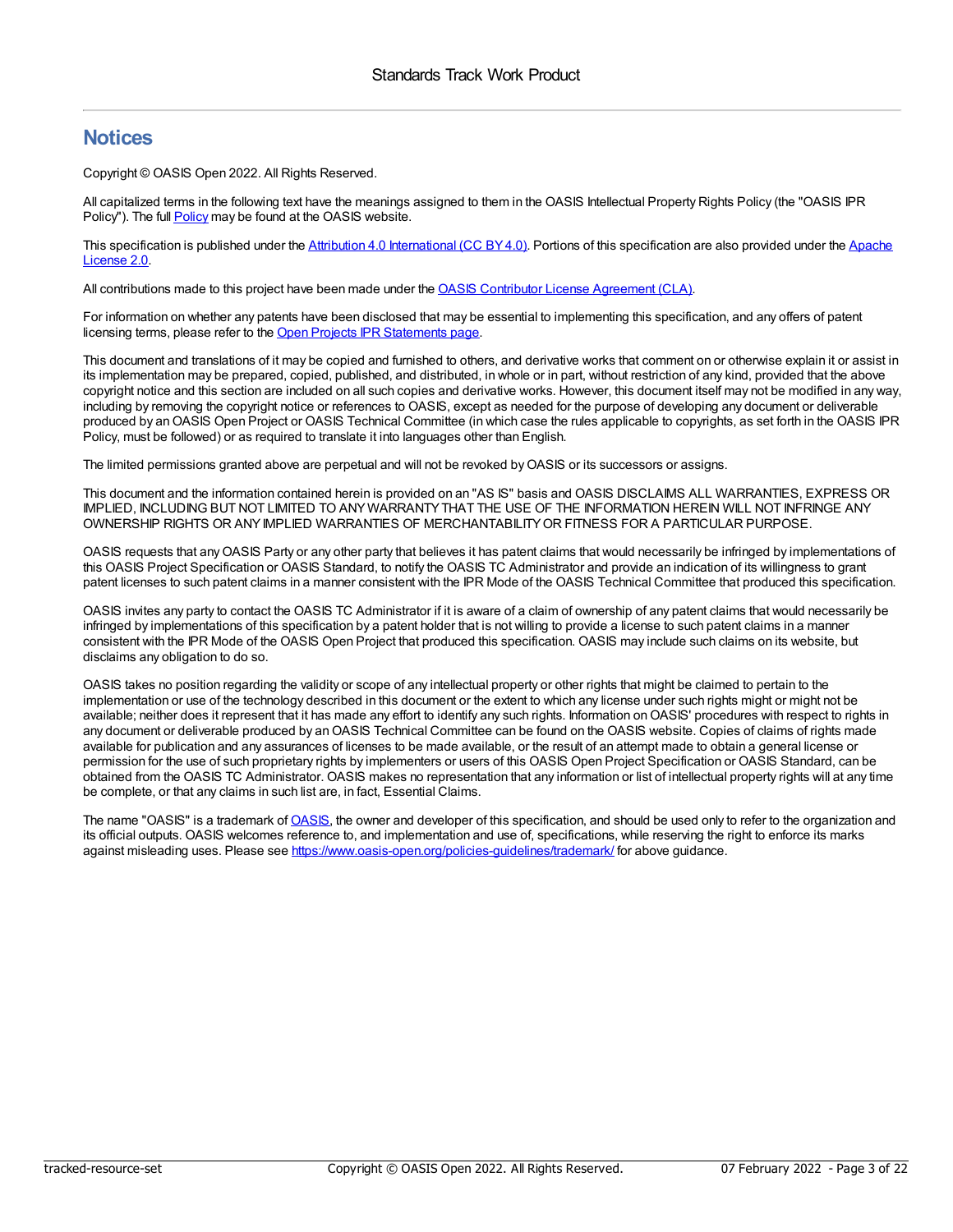# **Table of Contents**

- 1. [Introduction](#page-4-0)
	- 1.1 [Terminology](#page-4-1)
	- 1.2 [Typographical](#page-4-2) Conventions and Use of RFC Terms
- 2. Basic [Concepts](#page-5-0)
- 3. [Discovery](#page-6-0)
- 4. General [Behavior](#page-7-0)
- 5. [Vocabulary](#page-8-0) Terms and Constraints
- 6. [Cutoff](#page-9-0) Event
- 7. Change Logs and Creation or [Modification](#page-10-0) Events
- 8. Change Log [Segmentation](#page-11-0)
- 9. Base [Segmentation](#page-12-0)
- 10. Updating Change Log [segments,](#page-13-0) Truncating Change Logs, and Replacing the Base
- 11. [Timescales](#page-14-0) and event frequency
- 12. TRS [Examples](#page-15-0)
- 13. TRS [Patch](#page-16-0)
	- 13.1 TRS [Patch](#page-16-1)
	- 13.2 TRS Patch [Example](#page-17-0)
- 14. [Conformance](#page-18-0)
- Appendix A. [Acknowledgements](#page-20-0)
- Appendix B. [References](#page-21-0)
	- B.1 Normative [references](#page-21-1)
	- B.2 [Informative](#page-21-2) references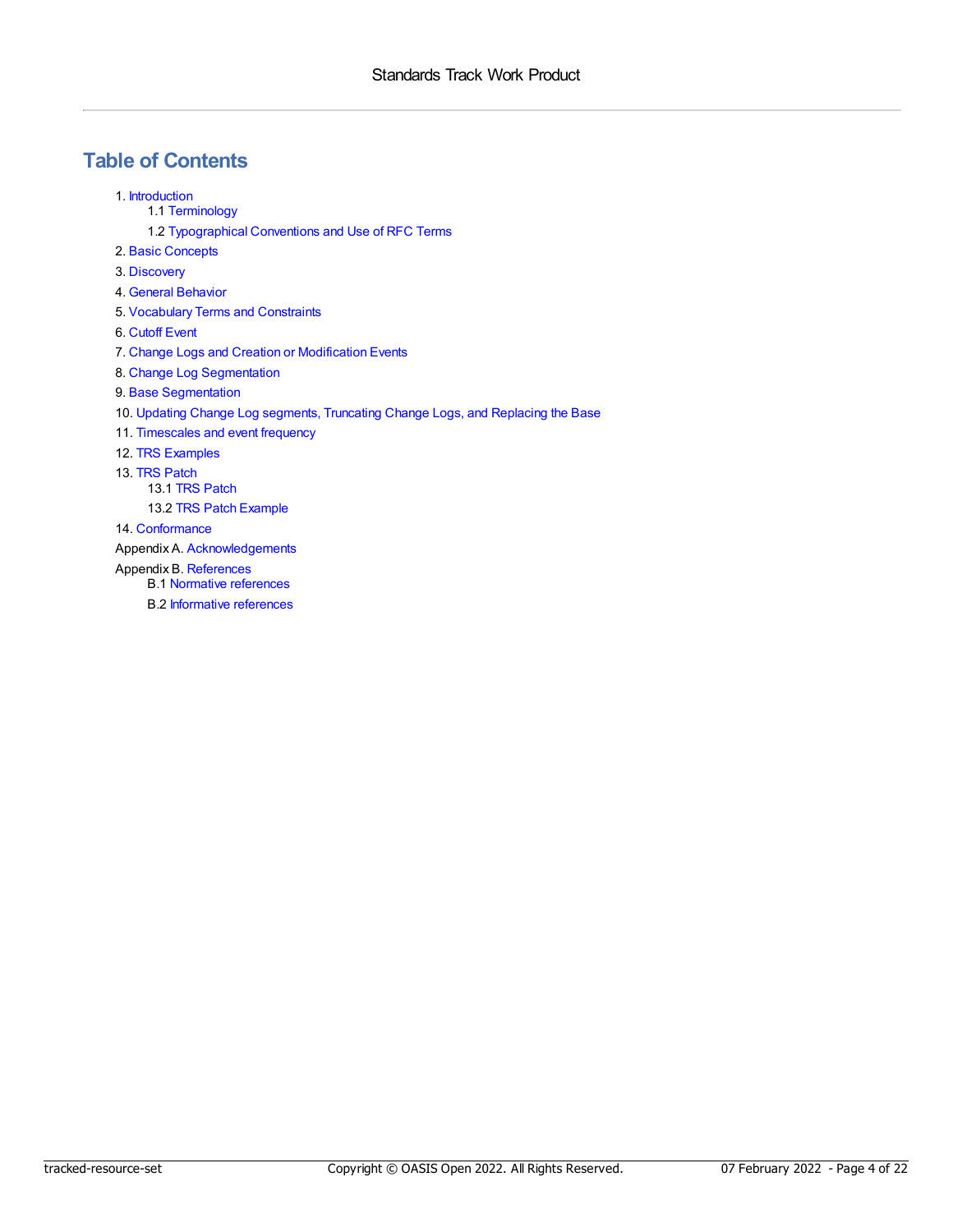# <span id="page-4-0"></span>**1. Introduction**

#### *This section is non-normative.*

AnOSLC Tracked Resource Set (TRS) provides a mechanism for making a set of resources discoverable and for reporting ongoing changes affecting the set. This allows tools to expose a live feed of linked lifecycle data in a way that permits other tools to monitor the tracked resources, aggregate information from multiple sets of tracked resources, and maintain live, searchable information based on that linked data.

### <span id="page-4-1"></span>**1.1 Terminology**

Terminology is based on OSLC Core Overview [[OSLCCore3](#page-21-3)], W3C Linked Data Platform [\[LDP](#page-21-4)], W3C's Architecture of the World Wide Web [\[WEBARCH](#page-21-5)], and Hyper-text Transfer Protocol [[HTTP11\]](#page-21-6).

#### **Tracked Resource Set (TRS)**

Describes a resource that defines a finite, enumerable collection of Tracked Resources expressed as a Base and a Change Log.

#### **Tracked Resource**

A resource, identified by URI, that is a member of one or more Tracked Resource Sets.

#### **Base**

The portion of a Tracked Resource Set representation that lists the Tracked Resources at some point in time.

#### **Change Log**

The portion of a Tracked Resource Set representation detailing a series of Change Events for Tracked Resources, where those changes are relative to the Base.

#### **Change Event**

Identifies an addition, removal, or state change of a Tracked Resource in a Tracked Resource Set. These events are represented using the three RDF classes **trs:Creation**, **trs:Modification**, and **trs:Deletion** - but note that the distinction between creation and modification is historical and servers are not required to observe any such distinction.

#### **TRS Patch**

An extended Change Event in a Tracked Resource Set detailing a change to the resource's RDF representation.

#### **TRS Server**

An application or application component that provides one or more Tracked Resource Sets.

### <span id="page-4-2"></span>**1.2 Typographical Conventions and Use of RFC Terms**

As well as sections marked as non-normative, all authoring guidelines, diagrams, examples, and notes in this specification are non-normative. Everything else in this specification is normative.

The key words "MUST", "MUST NOT", "REQUIRED", "SHALL", "SHALL NOT", "SHOULD", "SHOULD NOT", "RECOMMENDED", "MOT RECOMMENDED", "MAY", and "**OPTIONAL**" in this specification are to be interpreted as described in [BCP](https://tools.ietf.org/html/bcp14) 14 [\[RFC2119](#page-21-7)] [\[RFC8174](#page-21-8)] when, and only when, they appear in all capitals, as shown here.

Sample resource representations are provided in **text/turtle** format [\[Turtle](#page-21-9)].

The following common URI prefixes are used throughout this specification:

|               | @prefix dcterms: <http: dc="" purl.org="" terms=""></http:> .     |
|---------------|-------------------------------------------------------------------|
| @prefix ex:   | <http: example.org=""></http:> .                                  |
| @prefix ldp:  | <http: ldp#="" ns="" www.w3.org="">.</http:>                      |
| @prefix oslc: | <http: core#="" ns="" open-services.net="">.</http:>              |
| @prefix rdf:  | <http: 02="" 1999="" 22-rdf-syntax-ns#="" www.w3.org="">.</http:> |
| @prefix rdfs: | <http: 01="" 2000="" rdf-schema#="" www.w3.org="">.</http:>       |
| @prefix xsd:  | <http: 2001="" www.w3.org="" xmlschema#="">.</http:>              |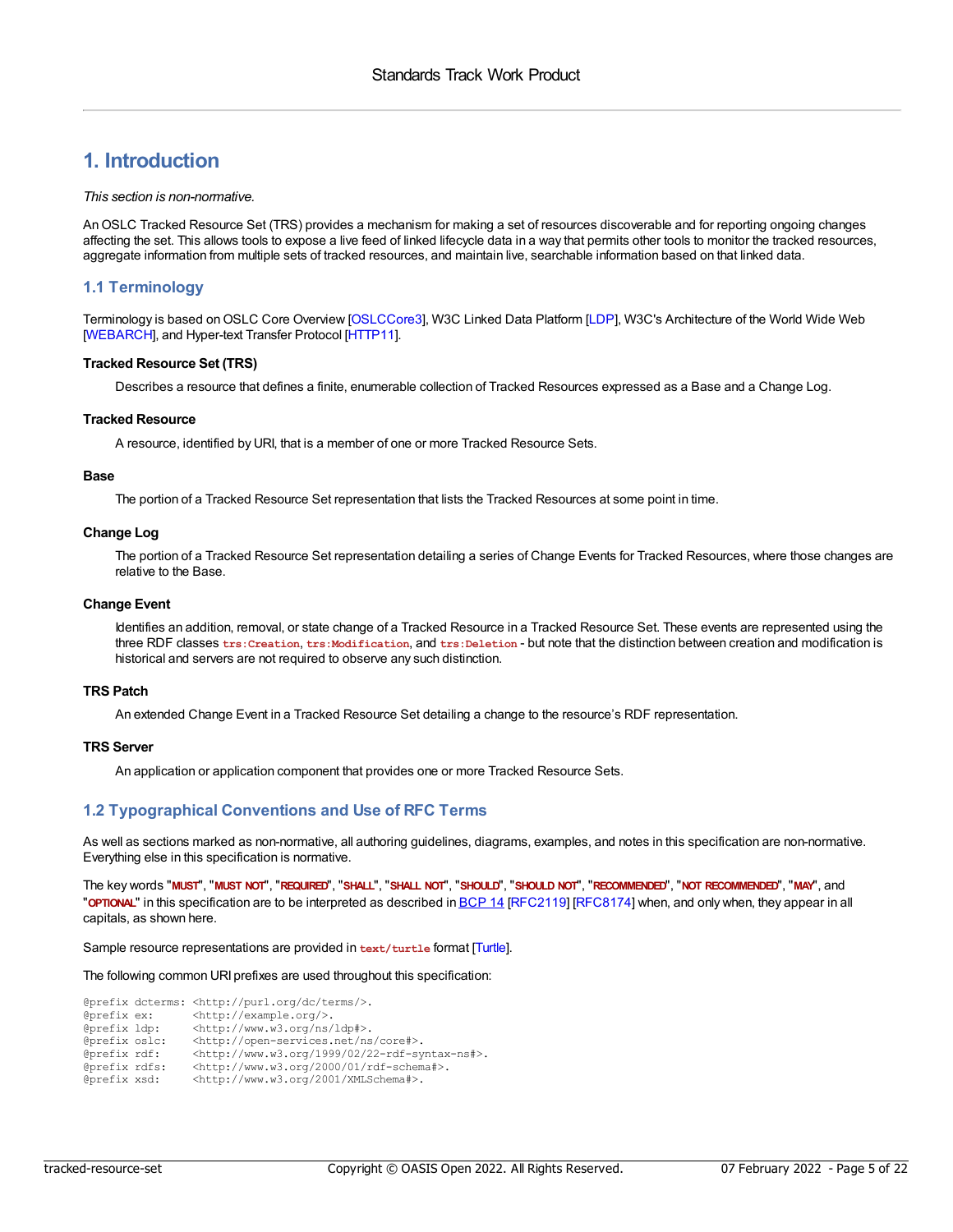# <span id="page-5-0"></span>**2. Basic Concepts**

#### *This section is non-normative.*

A TRS Server maintains one or more Tracked Resource Sets. The TRS Server decides which particular resources are in a particular Tracked Resource Set at any moment; both the Tracked Resource Sets and the linked data contents of each Tracked Resource can vary over time. A Tracked Resource Set is represented in terms of a Base and a Change Log. The Base is a Linked Data Platform [\[LDP](#page-21-4)] Container providing a point-in-time enumeration of the Tracked Resource members of the Tracked Resource Set. The Change Log provides a (possibly empty) ordered series of adjustments describing changes to the Tracked Resources. When the Base is empty, the Change Log describes a history of how the Tracked Resource Set has grown and evolved since its inception. A TRS Server can periodically update the Base of a TRS and truncate the Change Log to avoid excessively large Change Logs. Clients can read the Base and poll the Change Log to derive and maintain an up-to-date picture of the state of all the Tracked Resources in a Tracked Resource Set.

The Change Log can contain earlier Change Event entries that would be accounted for by the Base portion. A "cutoff" property of the Base identifies the point in the Change Log at which processing of Change Events can be cut off because this change and older changes are already included in the Base. TRS Clients use the Base to establish an initial set of resources to track, and the Change Log to address changes to that set, and changes to the those resources.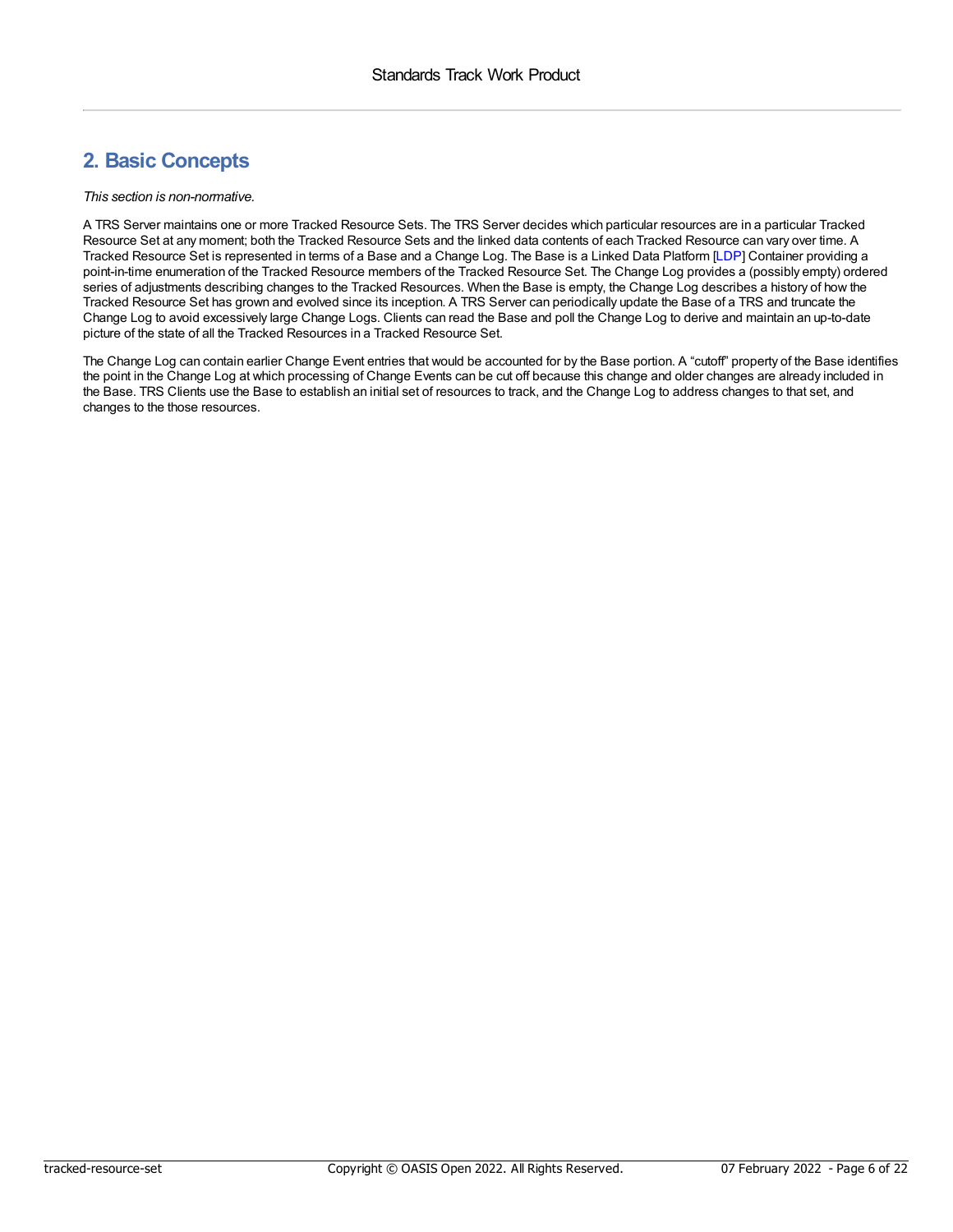# <span id="page-6-0"></span>**3. Discovery**

#### NOTE: Discovery is a convenience

Discoverability is a convenience; an administrator can configure a Client with a particular Tracked Resource Set knowing just the URI of the Server's Tracked Resource Set. Documentation for an TRS Server can describe its Tracked Resource Sets, including the URI of each of the Server's Tracked Resource Set resources.

<span id="page-6-1"></span>A Server **MAY**provide multiple Tracked Resource Sets, and **MAY**make its Tracked Resource Sets discoverable. [trs-1]

<span id="page-6-2"></span>A **trs:trackedResourceSet** property **MAY**be used to declare the whereabouts of a Tracked Resource Set resource; the value of such a property **MUST** be the URI of a Tracked Resource Set. [trs-2]

This allows the existence and location of a Tracked Resource Set resource to be declared with an RDF statement like the following:

#### EXAMPLE 1: Discovery Statement

@prefix trs: <http://open-services.net/ns/core/trs#> . <> trs:trackedResourceSet <https://a.example.com/trs1> .

Where such RDF statements might be found is outside the scope of this specification. See also [\[OSLCCore3](#page-21-3)], section "Well-known URI Bootstrapping".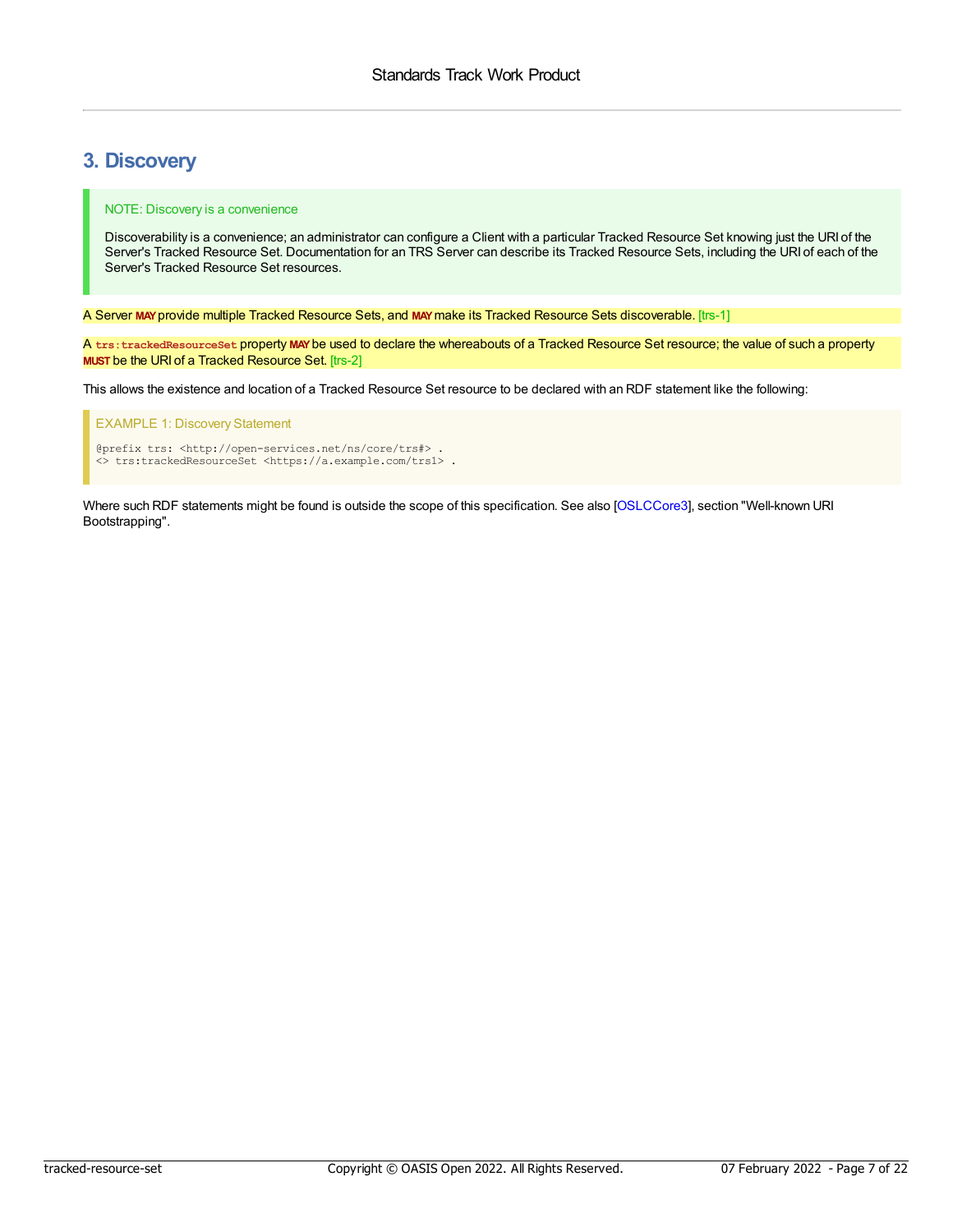# <span id="page-7-0"></span>**4. General Behavior**

<span id="page-7-1"></span>The TRS Server **MUST** support GET requests conformant with [\[OSLCCore2](#page-21-10)] or [\[OSLCCore3](#page-21-3)] for Tracked Resource Sets, Base resources, and Change Logs. [trs-3]

<span id="page-7-2"></span>The RDF returned for Tracked Resource Sets, Base resources, Change Logs, **MUST** conform to the shapes and constraints in the following section.  $[$ trs-4 $]$ 

<span id="page-7-3"></span>The TRS Server **SHOULD**support ETags, caching, and conditional GETs for those resources. [trs-5]

<span id="page-7-4"></span>Servers providing the tracked resources referenced by a Tracked Resource Set **MUST** also support GET requests conformant with [\[OSLCCore2](#page-21-10)] or [\[OSLCCore3](#page-21-3)] and **SHOULD**support ETags, caching, and conditional GETs for those resources. [trs-6]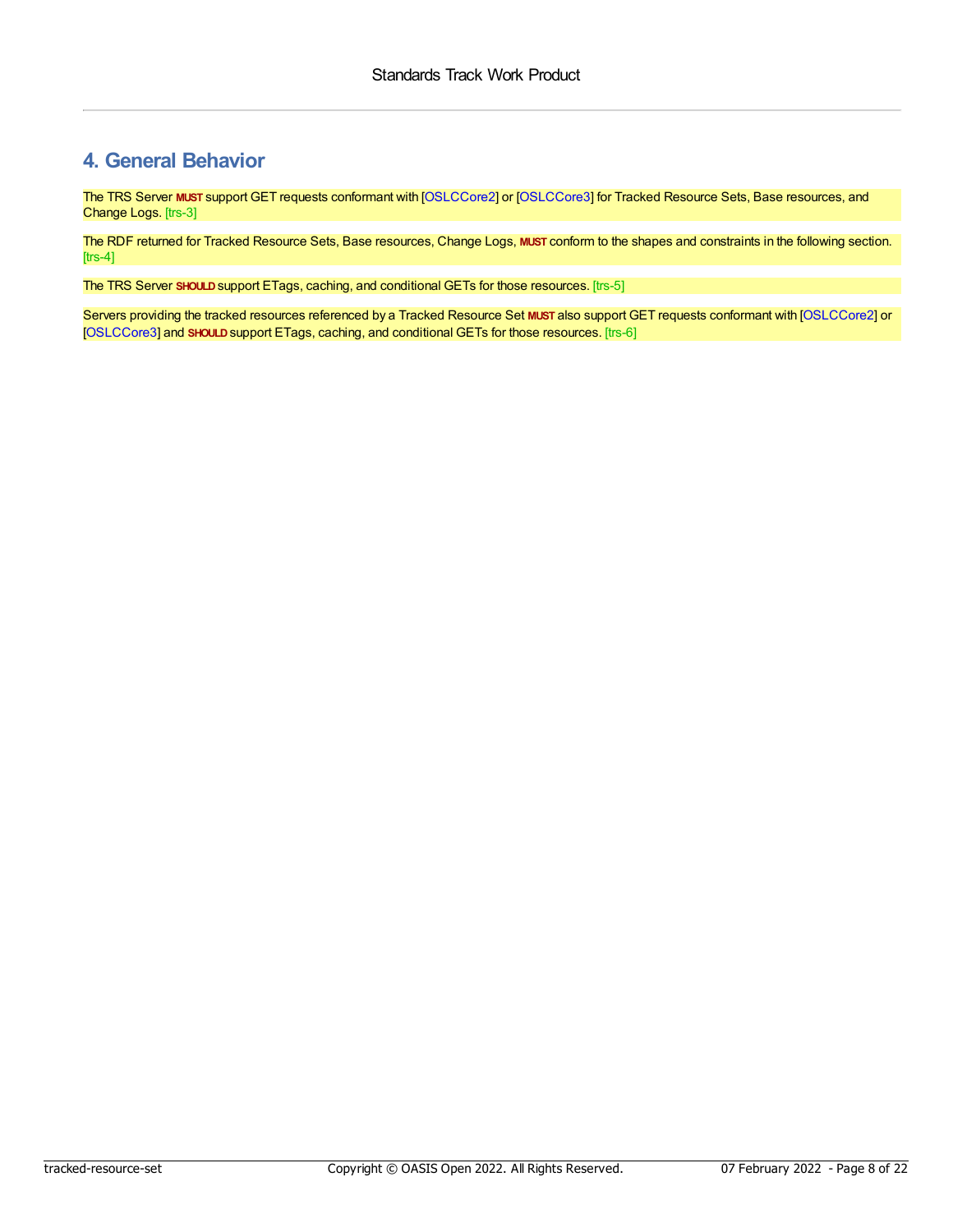# <span id="page-8-0"></span>**5. Vocabulary Terms and Constraints**

OSLC TRS Version 3.0. Part 2: [Vocabulary](https://docs.oasis-open-projects.org/oslc-op/trs/v3.0/ps01/tracked-resource-set-vocab.html) and OSLC TRS Version 3.0. Part 3: [Constraints](https://docs.oasis-open-projects.org/oslc-op/trs/v3.0/ps01/tracked-resource-set-shapes.html) define the vocabulary terms and constraints for OSLC Change Management resources. These terms and constraints are specified according to [OSLCCore3].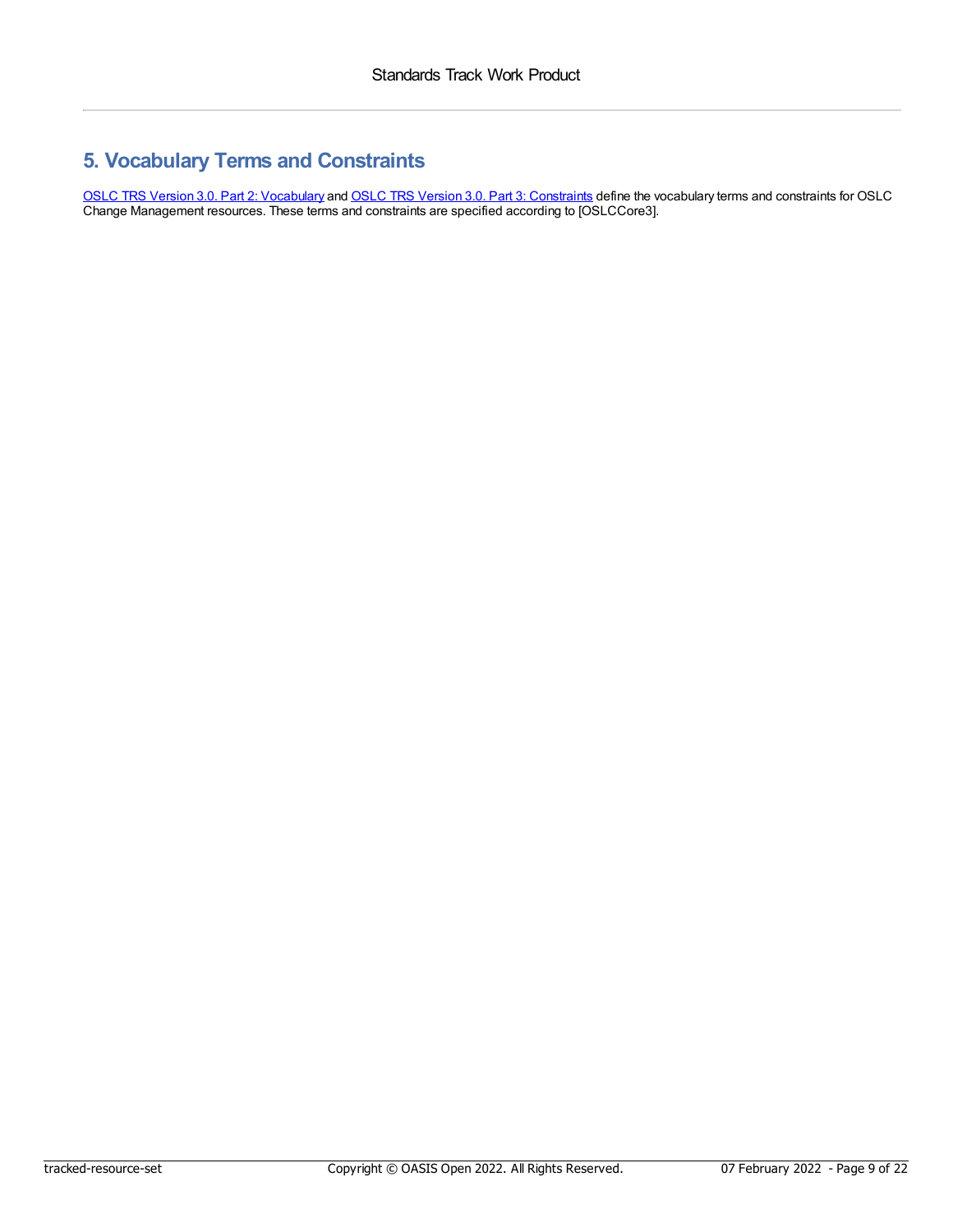# <span id="page-9-0"></span>**6. Cutoff Event**

The cutoff event in the Base marks the point in the Change Log at which this change and all earlier changes have already been accounted for in the Base.

<span id="page-9-1"></span>If the cutoff property is missing, or if it has the value rdf:nil, the Base enumerates the (possibly empty) Resource Set at the inception of the Tracked Resource Set, and the Change Log **MUST** list all changes since that inception. [trs-7]

<span id="page-9-2"></span>Otherwise, the identified Change Event **MUST** be in the Change Log - that is, there **MUST NOT** be a discontinuity between the Base portion and the Change Log portion of a Tracked Resource Set. [trs-8]

<span id="page-9-3"></span>Conversely, the Change Log **MAY**contain earlier Change Event entries that have been accounted for in the Base. [trs-9]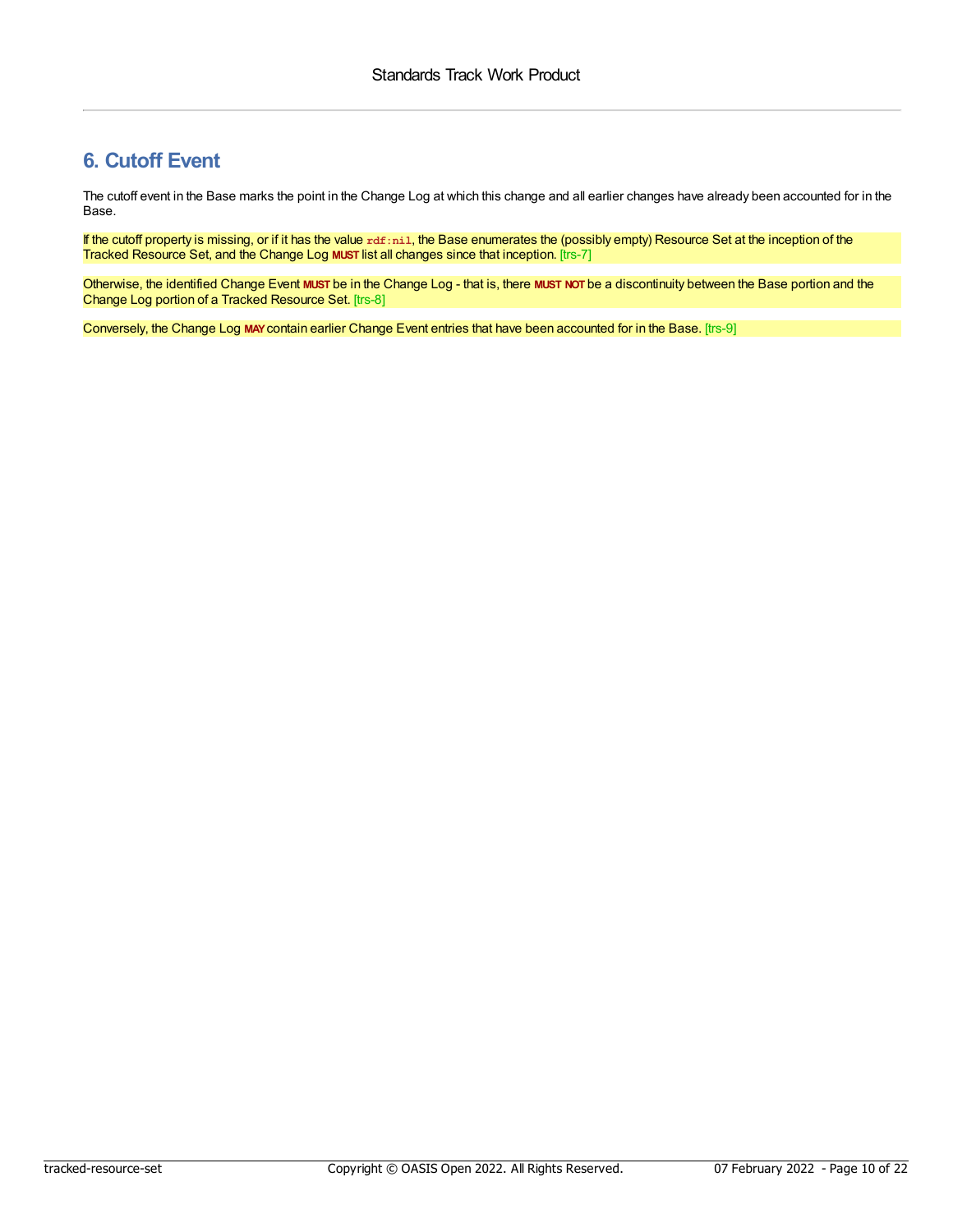# <span id="page-10-0"></span>**7. Change Logs and Creation or Modification Events**

<span id="page-10-1"></span>A Server **MUST** refer to a given Tracked Resource using the exact same URI in the Base membership property and every Change Event (**trs:changed** reference) for that resource. [trs-10]

<span id="page-10-2"></span>A Change Log represents a series of changes to the corresponding Tracked Resource Set over some period of time. For any given tracked resource, the Change Log **MUST** contain a sufficient sequence of Change Events such that processing the Base and the Change Log gives a consistent and complete picture of the Tracked Resources at the end of that period of time. [trs-11]

<span id="page-10-3"></span>The ordering of Change Log events is meaningful for changes to any specific resource, but there is no meaning to the ordering of change log events for different resources. That is, a change event for resource **R1** at time **t MAY**have an order number that is greater than a change to an unrelated resource **R2** at time **t+1** [trs-12].

The Change Log does not necessarily identify *every* change of state before or during that period of time, as further explained in the following paragraphs.

<span id="page-10-4"></span>A Server **MAY**batch up changes and add a batch of consolidated Change Events to the Change Log at some interval. [trs-13]

<span id="page-10-5"></span>A Server **MUST** eventually report a change event for a tracked resource if at time  $t_0$ , a tracked resource is added to the Tracked Resource Set, deleted from the Tracked Resource Set, or the state of the Tracked Resource Set is modified, such that a GET on that resource would now return a semantically different response from a GET request issued just before *t0* . [trs-14]

<span id="page-10-6"></span>When a resource is modified two or more times in rapid succession, a Server **MAY**elide such modifications by reporting only a single creation or modification event in the Change Log. [trs-15]

<span id="page-10-7"></span>A Server **MAY**report a modification event even in cases where there would be no significant difference in response. [trs-16] This could happen because a resource was modified and then that change was reverted in a second modification; the first modification could be elided in the change log.

<span id="page-10-9"></span><span id="page-10-8"></span>There is no difference between change events with RDF type  $txs:Cration$  and  $txs:Modification$ ; the two types exist for historical reasons. When a new resource is modified or added to a tracked resource set, a Server **MAY**issue a modification event or a creation event [trs-17]; as described earlier, the server **MUST** eventually issue at least one such event [trs-18].

<span id="page-10-10"></span>When a resource is created and deleted in rapid succession, a Server **MAY**omit all Change Events for that resource. [trs-19]

<span id="page-10-12"></span><span id="page-10-11"></span>Because of the highly dynamic nature of the Resource Set and the difficulty of enumerating an exact set of resources at a precise point in time, <mark>a</mark> Server MAY produce a Base that is only an approximation of the Tracked Resource Set membership [trs-20]. A Base might omit mention of a Resource that ought to have been included or include a Resource that ought to have been omitted. For each such inconsistency in the Base, the Server **MUST** at some point include a corrective Change Event in the Change Log more recent than the base cutoff event [trs-21], allowing a client to compute the correct set of Tracked Resources.

<span id="page-10-13"></span>A Server **MAY**issue a deletion event for a resource that is not a member of the Tracked Resource Set. This includes issuing multiple deletion events for (what was) a member of the Tracked Resource Set. This might happen when the base is being recalculated, and the change log slightly overlaps the base, or as part of the corrective set of change events described in the previous paragraph. [trs-22]

### **NOTE**

From the above sections, one can infer that the consistency and completeness of the change log with respect to the data on a TRS Server is only possible (but is not guaranteed) after reading the entire Base and Change Log. A client cannot skip the initial reading of the base, nor partially consume a Change Log, and then expect consistency with some earlier point-in-time of the server's data. Even having read the entire base plus change log, a client may still not have information on the most recent changes to the tracked resources; nor is there any guarantee that the result represents an exact state of the server's data at any specific point in time.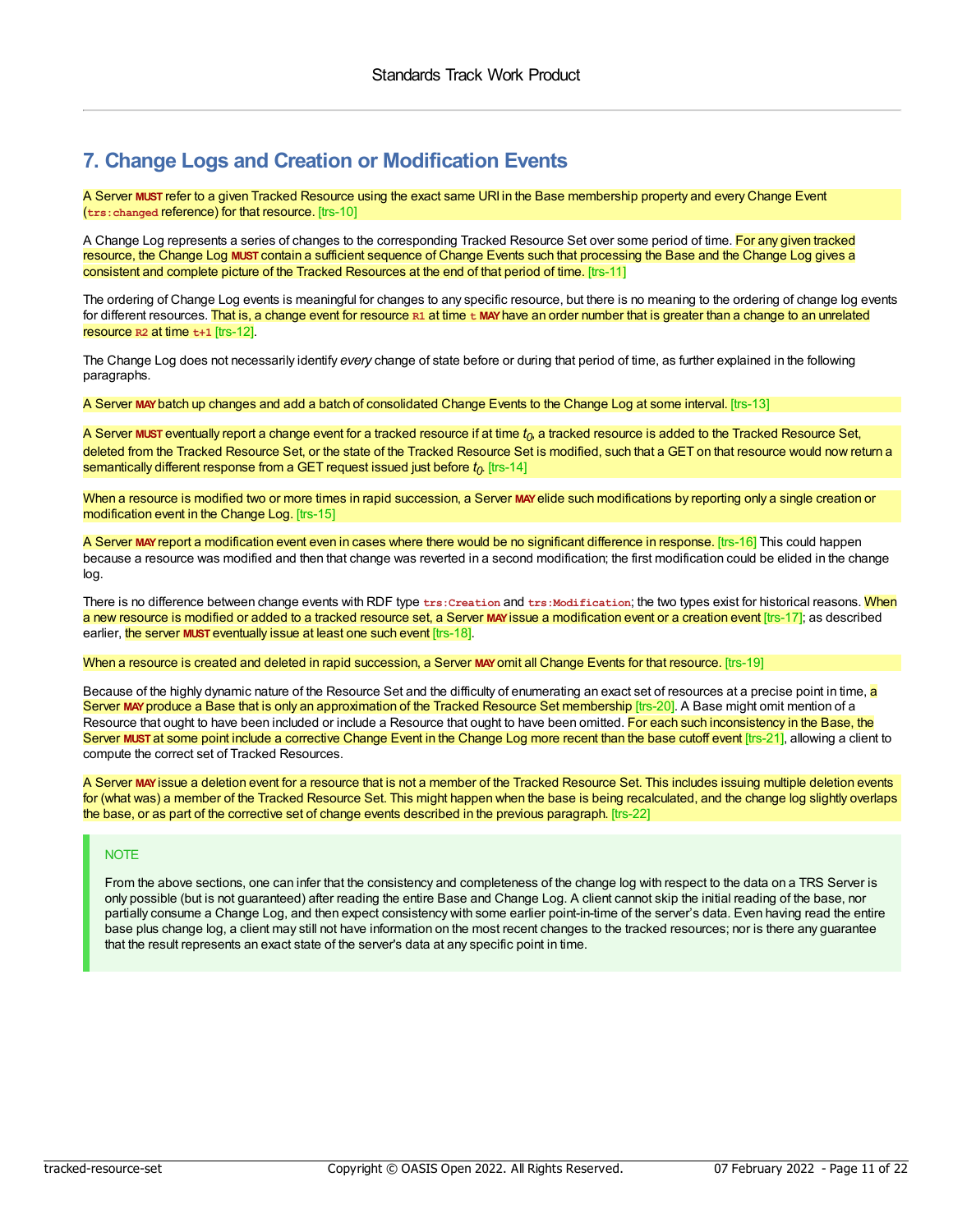# <span id="page-11-0"></span>**8. Change Log Segmentation**

<span id="page-11-2"></span><span id="page-11-1"></span>The number of Change Events in the Change Log can grow to a point where it is not reasonable to contain all the Change Events in a single HTTP response. In this case, the most recent Change Event resources **MUST** be included in the RDF representation of the Tracked Resource Set itself [trs-23], and earlier events **MAY**be segmented into separate Change Log resources referenced from the **trs:previous** property [trs-24].

<span id="page-11-3"></span>There can be any number of such Change Log segments. The events in a Change Log segment **MUST** all have order numbers higher than any events in any subsequent Change Log segments. [trs-25]

<span id="page-11-4"></span>Just as the most recent Change Events **MUST** be included inline in the HTTP response for the Change Log in the Tracked Resource Set resource itself, TRS Servers **MUST** include the Change Event resources for each Change Log segment inline in the RDF representation of the HTTP response for the Change Log segment. [trs-26]

### NOTE

The above paragraphs allows a Client to discover the most recent Change Events, retrieve successively older Change Log resources until it encounters a Change Event that has already been processed (on a previous check), and for it to be guaranteed that a segment cannot contain Change Events with a higher order number (representing a more recent change) than the events already encountered on earlier segments in the chain. The protocol does not attach significance to where a Server breaks the Change Log into separate segments, i.e., the number of entries in a **trs:ChangeLog** is entirely up to the Server.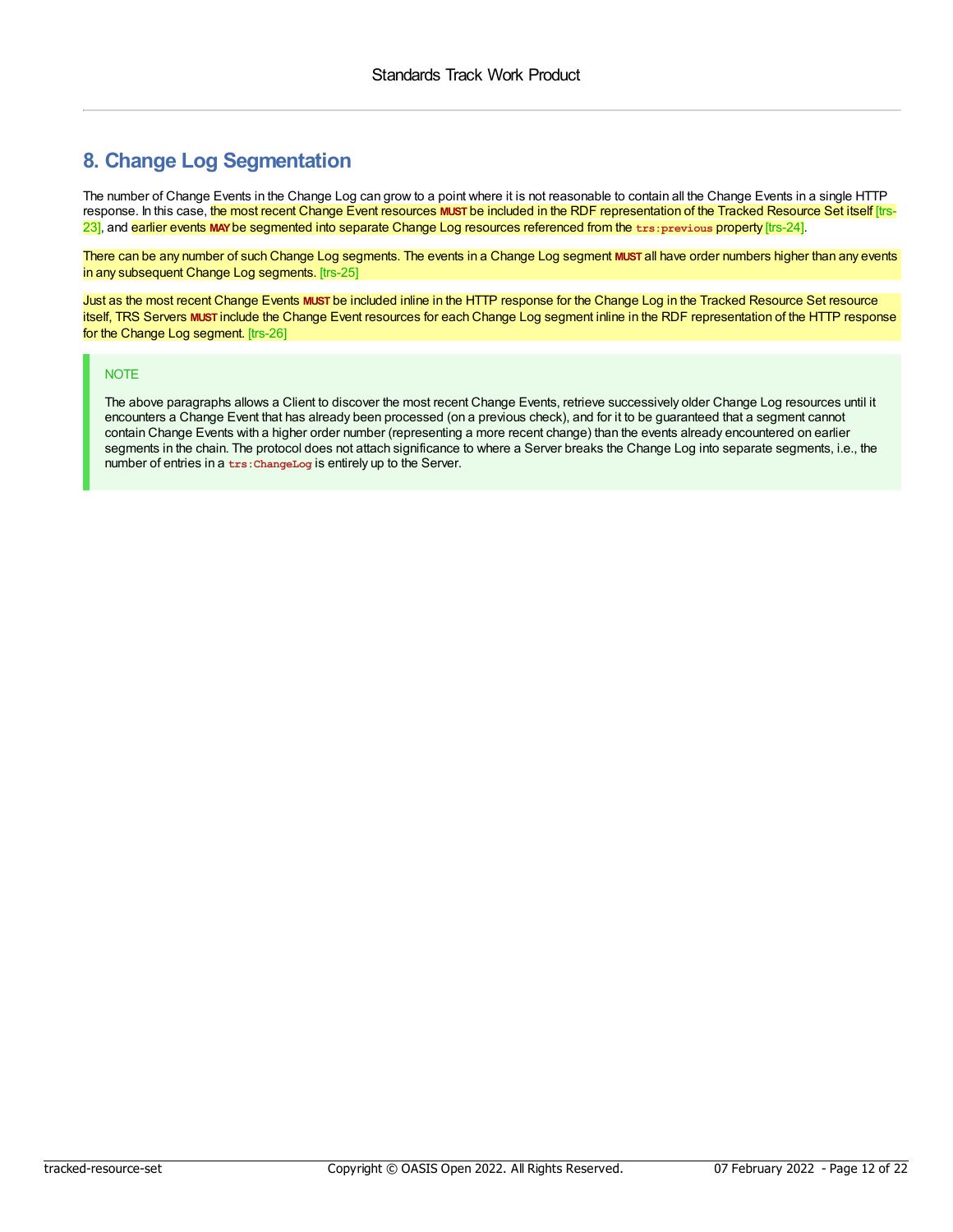# <span id="page-12-0"></span>**9. Base Segmentation**

<span id="page-12-1"></span>The number of Tracked Resources in the Base could be such that it is not reasonable to list them all in a single HTTP response. In this case, the Base **MAY**be segmented into separate resources; there can be any number of such Base segments, each one listing a subset of all Tracked Resources [trs-27].

<span id="page-12-2"></span>Base segmentation **MUST** be accomplished using the mechanisms described in the "Resource Paging" section of [\[OSLCCore3](#page-21-3)]. [trs-28]

<span id="page-12-3"></span>A Server **MAY**include a Tracked Resource in more than one base segment. [trs-29]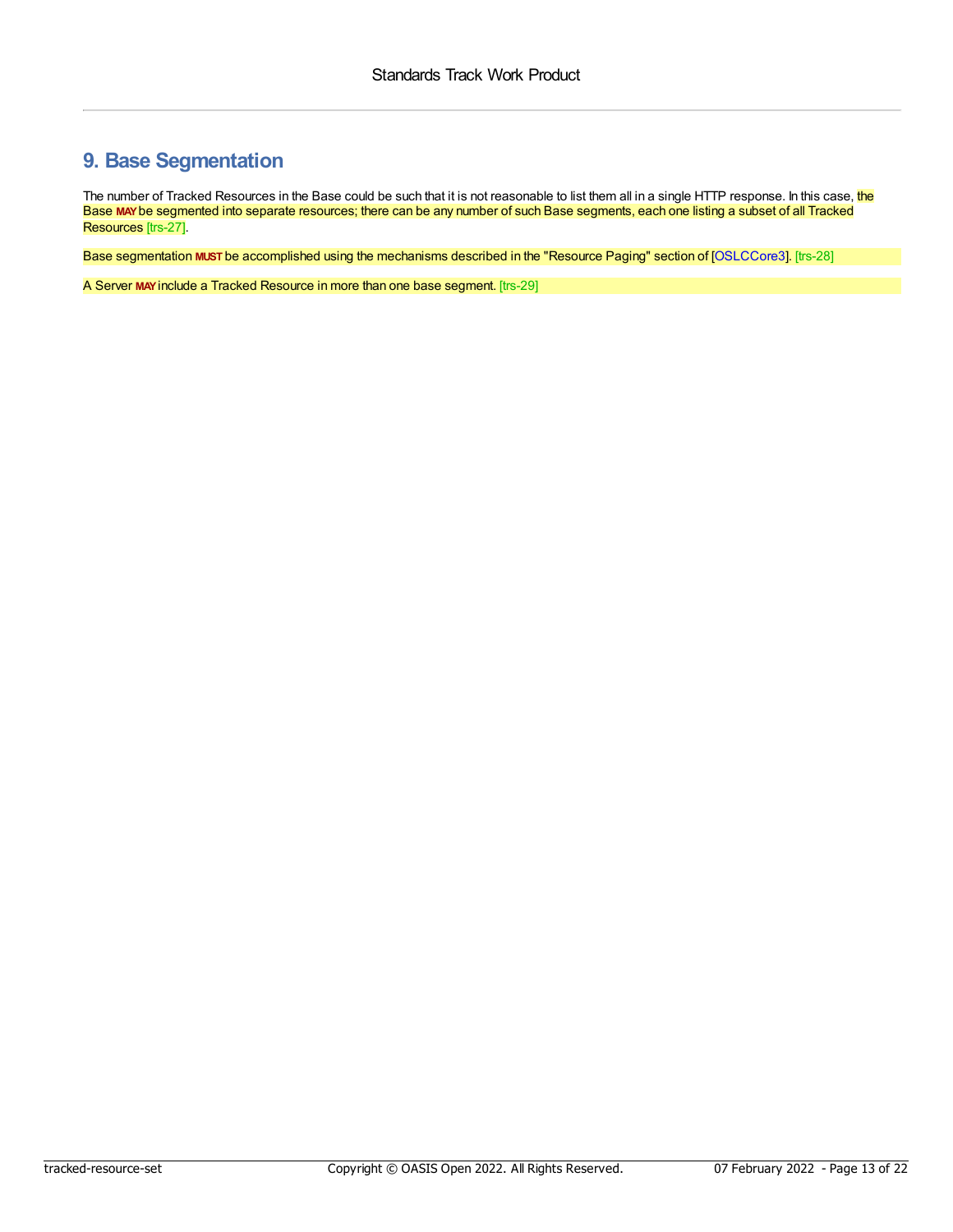# <span id="page-13-0"></span>**10. Updating Change Log segments, Truncating Change Logs, and Replacing the Base**

<span id="page-13-1"></span>A Server MAY add new change events at the start of the initial set of events returned inline with the Tracked Resource itself [trs-30] (in fact, this is the **only** way in which new change events are added to the Change Log).

<span id="page-13-2"></span>A Server **MUST NOT**move a change event from one segment of a segmented change log to an earlier segment in the chain, one with more recent change events. [trs-31]

<span id="page-13-3"></span>A Server **MAY**move a change event from one segment of a segmented change log to an later segment in the chain, one with older change events. [trs-32]

#### **NOTE**

The above implies that a client could see the same change event more than once. Since each change event has a unique URI, clients can detect such repetition, and ignore duplicate events.

<span id="page-13-4"></span>A Server MAY remove a change event from the change log [trs-33], perhaps because that change is now reflected in an updated base with a new cutoff event.

<span id="page-13-6"></span><span id="page-13-5"></span>A chain of Change Log segments **MAY**continue all the way back to the inception of the Tracked Resource Set and contain Change Events for every change made since then. [trs-34] However, to avoid maintaining this ever growing list of Change Logs indefinitely, a Server **MAY**truncate the Change Log at a suitable point in the chain [trs-35]. This can be accomplished by deleting the oldest segments of the Change Log and/or by removing **trs:previous** links that reference them, and/or by removing obsolete Change Events from the end of the Change Log.

#### **NOTE**

<span id="page-13-7"></span>TRS Servers can therefore return HTTP status code 404 (Not found) when navigating the "previous" reference from a final or stale Change Log segment; clients should interpret this as indicating that they have reached the end of the change log.

<span id="page-13-8"></span>To ensure that a new Client can always get started, the Change Log **MUST** contain the base cutoff event of the corresponding Base [trs-36], and all Change Events more recent than it. Thus the Server is only allowed to truncate Change Events older than the base cutoff event. When the Base has no base cutoff event (i.e., the Base enumerates the Resource Set at the inception of the Tracked Resource Set), the Change Log **MUST** contain all Change Events back to the inception of the Tracked Resource Set; i.e., no truncation is allowed [trs-37].

To allow truncation of long Change Logs, a TRS Server **MAY**calculate a new base set at any time, with a new cutoff event in the Change Log [trs-38]. When doing this, In order to handle clients that are currently processing the older Base and Change Log [trs-39]:

- <span id="page-13-11"></span><span id="page-13-10"></span><span id="page-13-9"></span>When calculating a new Base, the TRS Server **SHOULD**retain Change Events before the new cutoff event that a reasonable client might still be processing. [trs-40]
- <span id="page-13-12"></span>When producing multiple segments of a new Base, the TRS Server **MUST NOT** reuse URIs from segments of a previous Base. [trs-41]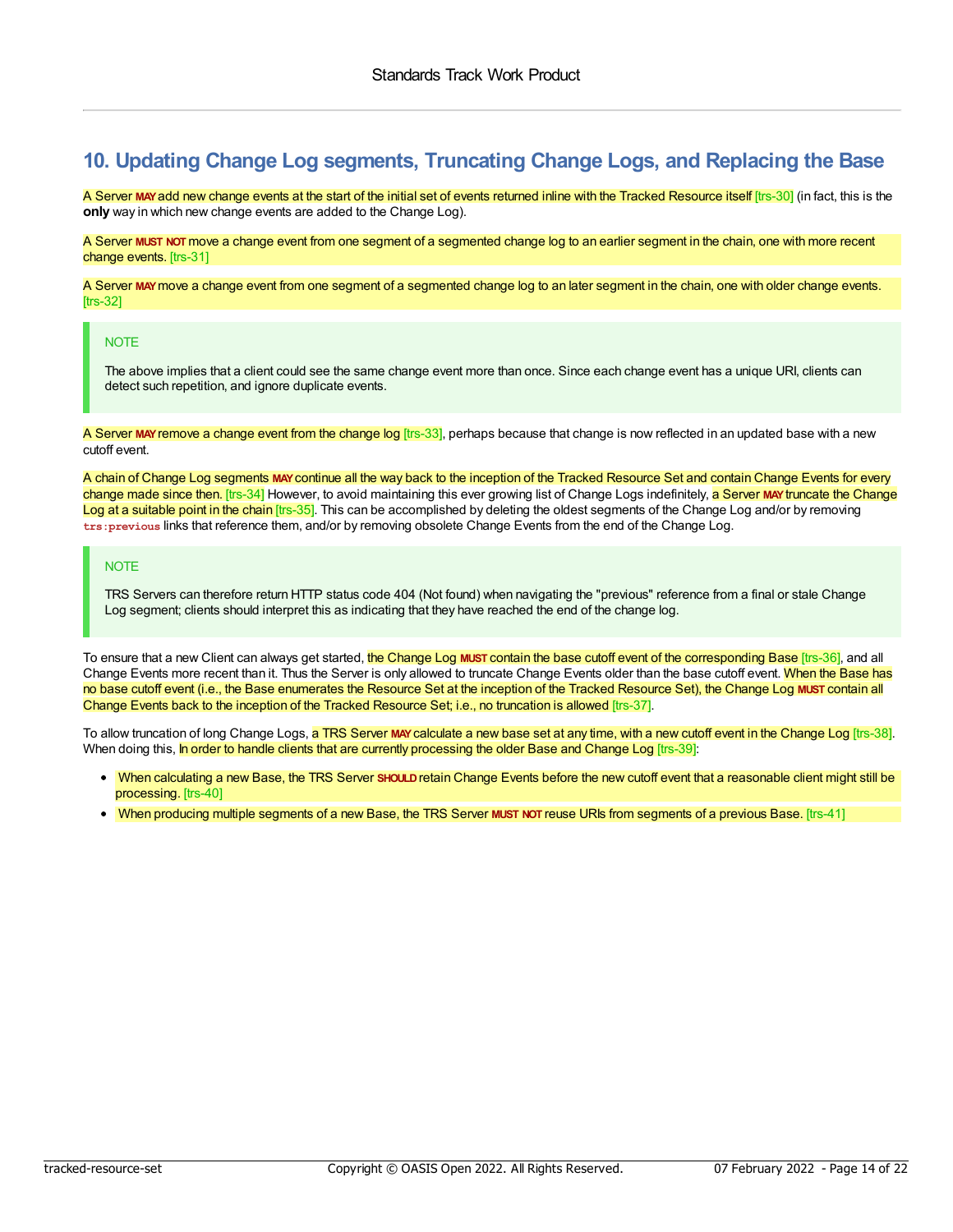# <span id="page-14-0"></span>**11. Timescales and event frequency**

*This section is non-normative.*

In order to provide adequate response to client requests, a TRS server needs to allow those clients sufficient time to read the base, the change log, and process the set of tracked resources. However, the data volumes and timescales involved in TRS processing are likely to vary between servers for different applications. A server representing Amazon transactions might have many events per second, while a server representing exhibits at a museum might have a few events per month. The cost of processing a single event is also likely to vary between applications; reading a new or modified resource with 5 RDF properties will take less time than reading one with 5,000 properties.

For these reasons, the TRS specification does not impose specific constraints over the length of time for which a TRS base needs to remain readable, nor what the degree of overlap should be between a base and a corresponding change log. A server implementing TRS needs to consider, and should document, the quality of service it will provide in terms of the size of pages in the base or change log, how long base pages are kept, how long change events are kept, and the minimum period for which change events behind the latest base cutoff are kept.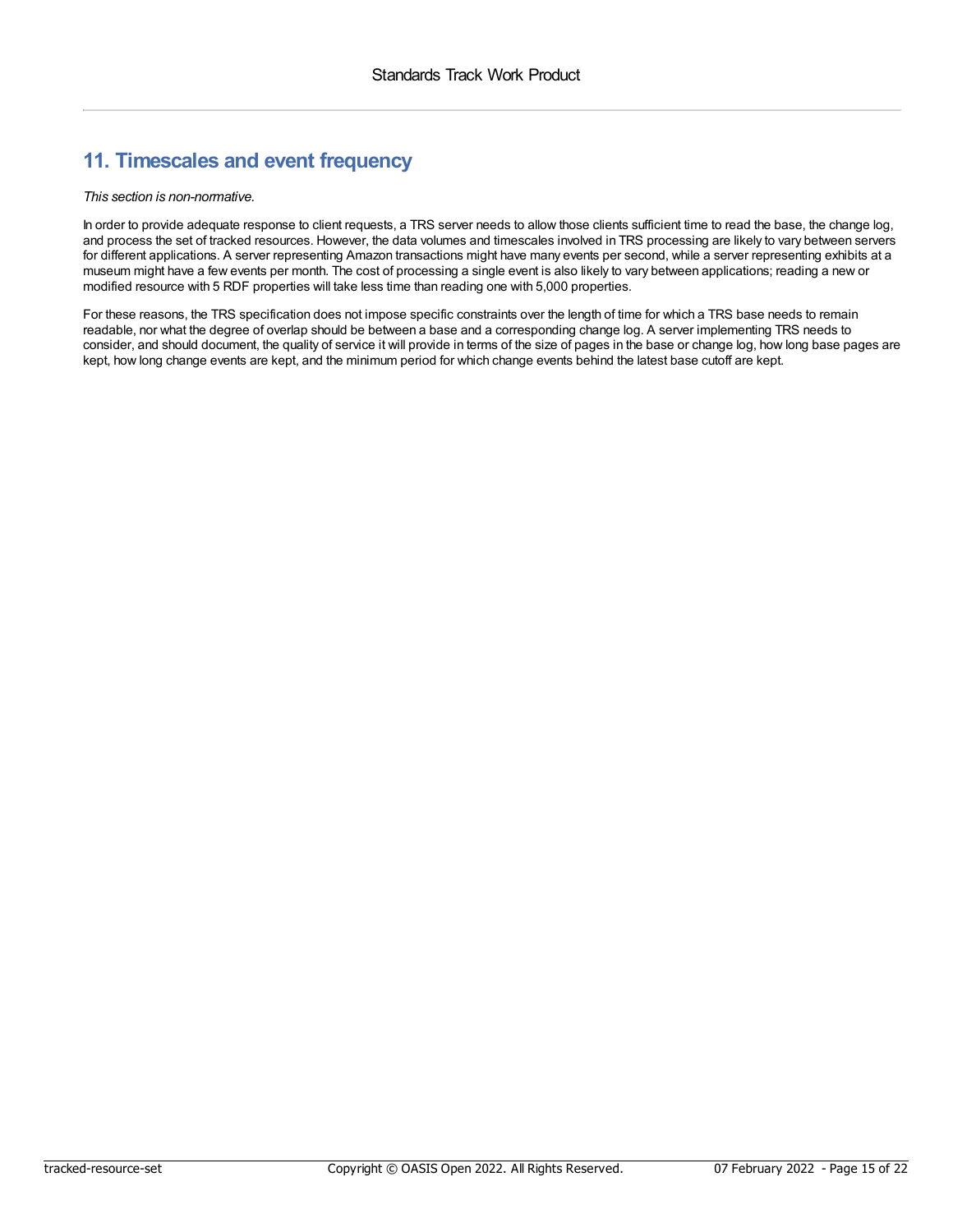# <span id="page-15-0"></span>**12. TRS Examples**

#### *This section is non-normative.*

In this example of a change log, time stamps are used to generate unique URNs for the Change Event URIs; other ways of generating a unique URI are also possible.

Note that the actual time of change is not included in a Change Event. Only a sequence number, representing the "sequence in time" of each change is provided.

```
EXAMPLE 2: Change Log
# Resource: http://cm1.example.com/trackedResourceSet
@prefix trs: <http://open-services.net/ns/core/trs#> .
@prefix xsd: <http://www.w3.org/2001/XMLSchema#> .
<http://cm1.example.com/trackedResourceSet>
 a trs:TrackedResourceSet ;
  trs:base <http://cm1.example.com/baseResources/> ;
  trs:changeLog [
   a trs:ChangeLog ;
   trs:change <urn:example:6e8bc430:cm1.example.com:2010-10-27T17:39:33.000Z:103> ;
   trs:change <urn:example:6e8bc430:cm1.example.com:2010-10-27T17:39:32.000Z:102> ;
    trs:change <urn:example:6e8bc430:cm1.example.com:2010-10-27T17:39:31.000Z:101> .
  ] .
<urn:example:6e8bc430:cm1.example.com:2010-10-27T17:39:33.000Z:103>
 a trs:Creation ;
  trs:changed <http://cm1.example.com/bugs/23> ;
  trs:order "103"^^xsd:integer .
<urn:example:6e8bc430:cm1.example.com:2010-10-27T17:39:32.000Z:102>
  a trs:Modification ;
  trs:changed <http://cm1.example.com/bugs/22> ;
 trs:order "102"^^xsd:integer .
<urn:example:6e8bc430:cm1.example.com:2010-10-27T17:39:31.000Z:101>
  a trs:Deletion ;
  trs:changed <http://cm1.example.com/bugs/21> ;
  trs:order "101"^^xsd:integer .
```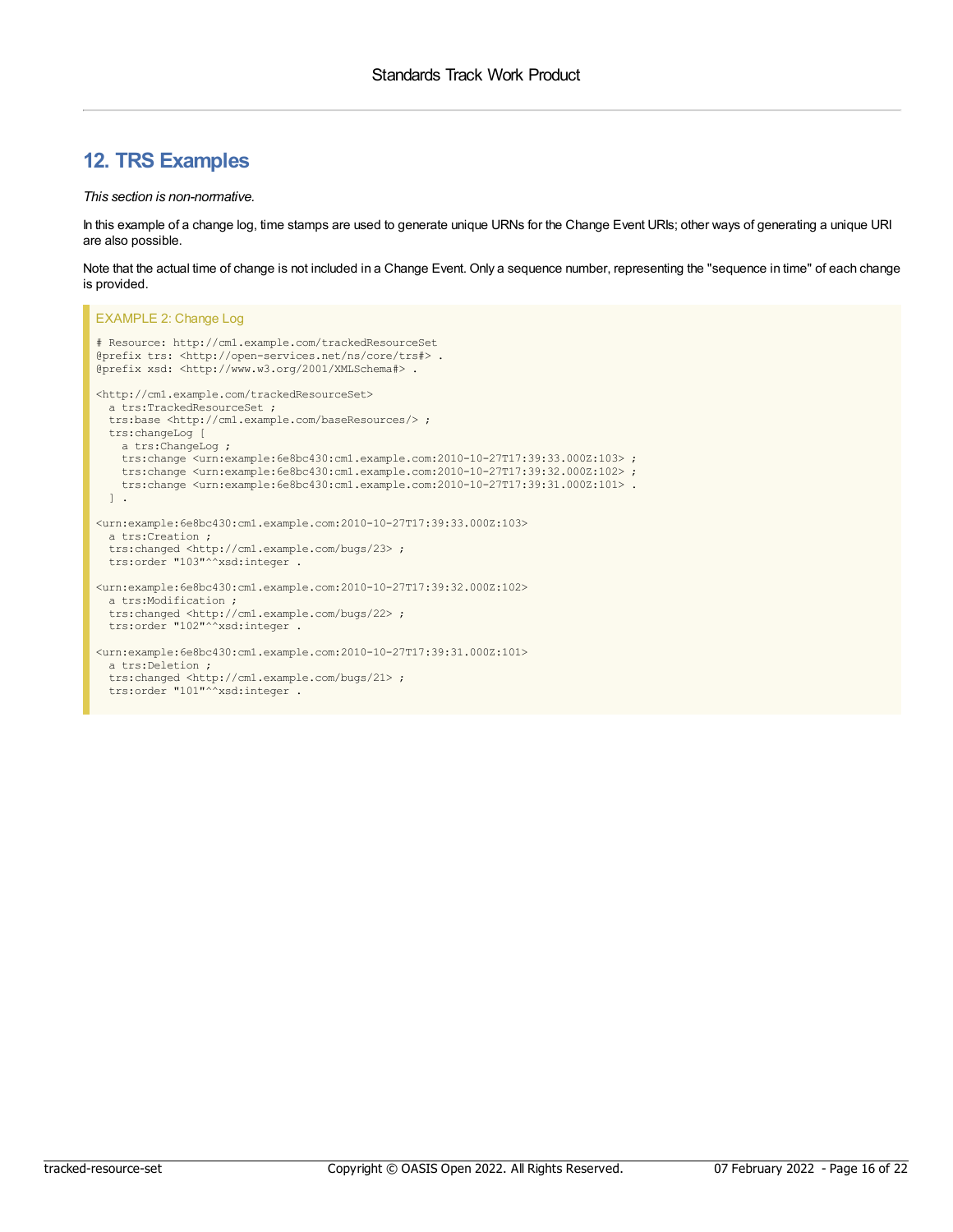# <span id="page-16-0"></span>**13. TRS Patch**

This section describes an mechanism allowing Change Events to carry detailed information about modifications to resources with an inline RDF representation, avoiding the need for a client to issue a GET request for a new or modified resource. This allows more efficient handling of frequent small changes to a large resources and creation of new versions of existing resources. The patch format is a subset of [\[RDFPatch](#page-21-11)].

<span id="page-16-2"></span>A patch event **MUST** have type **trs:Modification** or **trs:Creation** Change Events; it is not meaningful for **trs:Deletion** Change Events. [trs-42]

### <span id="page-16-1"></span>**13.1 TRS Patch**

<span id="page-16-3"></span>A TRS patch **MUST** consist of a sequence of directives delimited by a '.' [trs-43]

<span id="page-16-4"></span>Each directive of a patch **MUST** consist of four terms. [trs-44]

<span id="page-16-5"></span>Each term in a directive **MAY**be separated with white space, including newlines. [trs-45]

<span id="page-16-6"></span>The first term of a directive **MUST** be the ASCII character 'A' (U+0041) or the ASCII character 'D' (U+0044)". [trs-46]

A directive with the first term being the ASCII character 'A' (U+0041) describes the addition of one RDF triple to the resource's RDF data graph. The subject, predicate, and object of the triple to be added are given in terms 2 to 4 of the directive.

A directive with the first term being the ASCII character 'D' (U+0044) describes the deletion of one RDF triple from the resource's RDF data graph. The subject, predicate, and object of the triple to be added are given in terms 2 to 4 of the directive.

<span id="page-16-7"></span>The subject and predicate (terms 2 and 3) in a directive **MUST** be in the form of absolute URIreferences enclosed between '<' and '>' [trs-47]

<span id="page-16-8"></span>The object in a directive (term 4) **MUST** be either an absolute URIreference enclosed between '<' and '>', or a literal in [\[Turtle](#page-21-9)] syntax. [trs-48]

<span id="page-16-9"></span>The order of patch directives is significant - changes **MUST** be applied in the order given. [trs-49]

<span id="page-16-10"></span>The value for property trspatch:rdfPatch must conform to the following EBNF:

```
rdfPatch ::= (addProperty | deleteProperty)*
addProperty ::= 'A' triple
deleteProperty ::= 'D' triple
```
Where triple is defined in RDF 1.1 [N-Triples](https://www.w3.org/TR/n-triples/#n-triples-grammar) except BLANK\_NODE\_LABEL is not allowed for subject or object. The trspatch:rdfPatch properties are properties of either a trs:Creation or trs:Modification resource.

#### [trs-50]

The following is an example of a TRS patch that deletes one RDF triple (subject **http://example.com/bob**, predicate **http://xmlns.com/foaf/0.1/knows**, object **https://example.com/alice**) and adds another RDF triple (subject **https://example.com/fred**, predicate **http://http://xmlns.com/foaf/0.1/member**, object **http://example.com/old-timers**):

EXAMPLE 3: Patch to delete a triple

D <http://example.com/bob> <http://xmlns.com/foaf/0.1/knows> <http://example.com/alice> . A <http://example.com/fred> <http://http://xmlns.com/foaf/0.1/member> <http://example.com/old-timers> .

# **13.2 TRS Patch Example**

#### *This section is non-normative.*

Turtle representation for the resource **https://a.example.com/sw-movie/versions/1**. Assume that when the resource is retrieved in this state, the entity tag **783xhaty95** is returned in the ETag response header:

```
EXAMPLE 4: sw-movie Version 1
# The following is the representation of
# https://a.example.com/sw-movie/versions/1
# in the state with entity tag 783xhaty95
@prefix dcterms: <http://purl.org/dc/terms/>.
@prefix ldp: <http://www.w3.org/ns/ldp#>.
<https://a.example.com/sw-movie/versions/1>
  dcterms:isVersionOf <https://a.example.com/sw-movie> .
```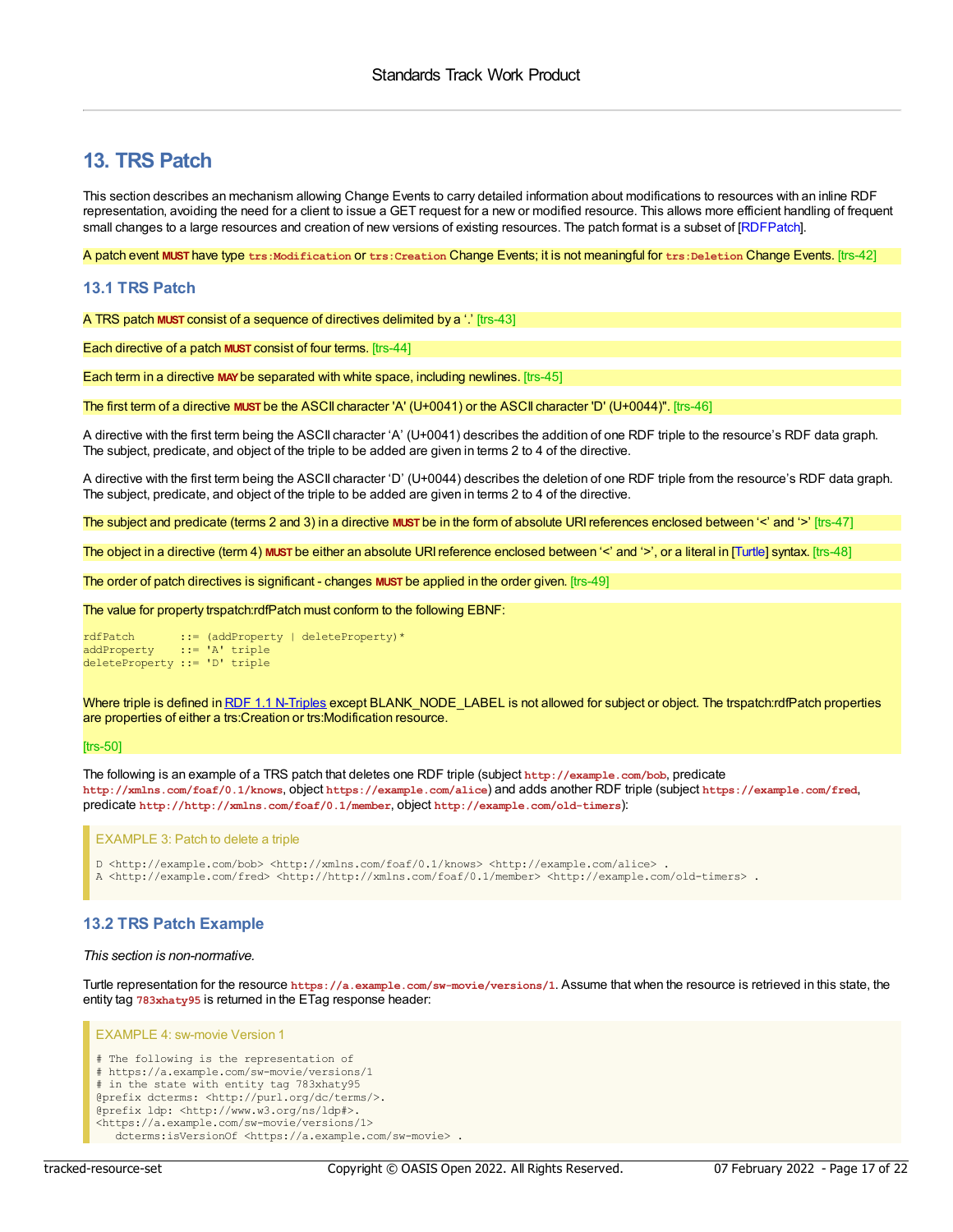<span id="page-17-0"></span><https://a.example.com/sw-movie> a ldp:Resource; dcterms:title "Star Wars".

Turtle representation for the resource **https://a.example.com/sw-movie/versions/2**. Assume that when the resource is retrieved in this state, the entity tag **212gyysxx8** is returned in the ETag response header:

#### EXAMPLE 5: sw-movie Version 2

# The following is the representation of # https://a.example.com/sw-movie/versions/2 # in the state with entity tag 212gyysxx8 @prefix dcterms: <http://purl.org/dc/terms/>. @prefix ldp: <http://www.w3.org/ns/ldp#>. <https://a.example.com/sw-movie/versions/2> dcterms:isVersionOf <https://a.example.com/sw-movie> . <https://a.example.com/sw-movie> a ldp:Resource; dcterms:title "Star Wars: Episode IV - A New Hope".

EXAMPLE 6: Create sw-movie version 2 from version 1

Turtle representation for a Change Event describing the creation of the resource **https://a.example.com/sw-movie/versions/2**. The TRS patch describes the state of this new resource in terms of the state of resource **https://a.example.com/sw-movie/versions/1**:

# The following is the representation of a change event @prefix xsd: <http://www.w3.org/2001/XMLSchema#>. @prefix trs: <http://open-services.net/ns/core/trs#>. @prefix trspatch: <http://open-services.net/ns/core/trspatch#>. <urn:example:6e8bc430:a.example.com:2014-11-20T13:08:00.000Z:102> a trs:Creation; trs:changed <https://a.example.com/sw-movie/version/2>; trs:order "192"^^xsd:integer; trspatch:createdFrom <https://a.example.com/sw-movie/version/1>; trspatch:beforeEtag "783xhaty95"; trspatch:afterEtag "212gyysxx8"; trspatch:rdfPatch """ D <https://a.example.com/sw-movie/versions/1> <http://purl.org/dc/terms/isVersionOf> <https://a.example.com/sw-movie> . A <https://a.example.com/sw-movie/versions/2> <http://purl.org/dc/terms/isVersionOf> <https://a.example.com/sw-movie> . D <https://a.example.com/sw-movie> <http://purl.org/dc/terms/title> "Star Wars". A <https://a.example.com/sw-movie> <http://purl.org/dc/terms/title> "Star Wars: Episode IV - A New Hope". """.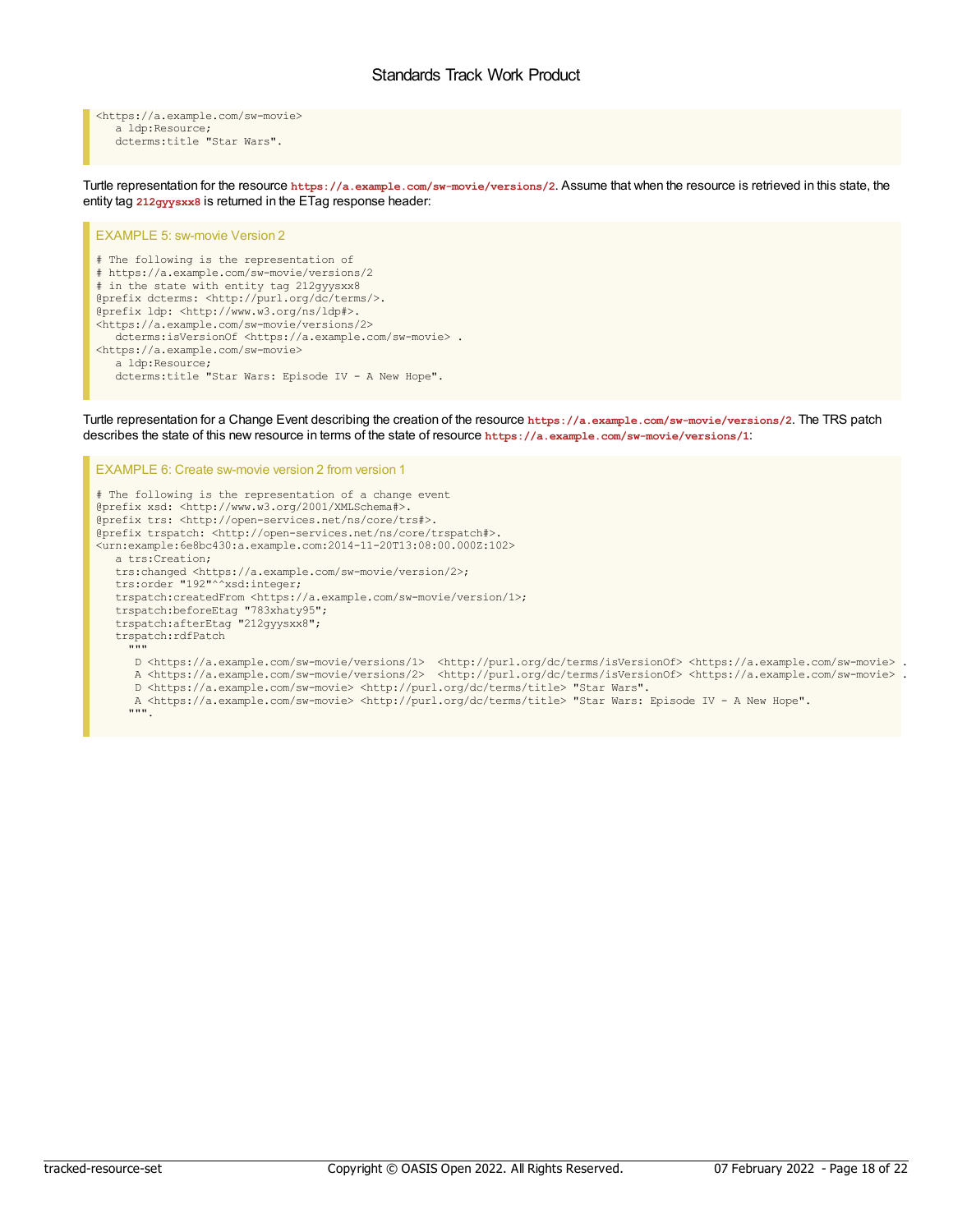# <span id="page-18-0"></span>**14. Conformance**

<span id="page-18-1"></span>This specification is based on [\[OSLCCore3](#page-21-3)]. OSLC Tracked Resource Set Servers servers **MUST** be compliant with the Core specification, **MUST** follow all the mandatory requirements in the normative sections of each part of this specification, and **SHOULD**follow all the guidelines and recommendations in both these specifications. [trs-51]

| <b>Clause</b><br><b>Number</b>   | Requirement                                                                                                                                                                                                                                                                                                                                                                                                    |  |  |
|----------------------------------|----------------------------------------------------------------------------------------------------------------------------------------------------------------------------------------------------------------------------------------------------------------------------------------------------------------------------------------------------------------------------------------------------------------|--|--|
| $trs-1$                          | A Server MAY provide multiple Tracked Resource Sets, and MAY make its Tracked Resource Sets discoverable.                                                                                                                                                                                                                                                                                                      |  |  |
| $trs-2$                          | A trs: trackedResourceSet property MAY be used to declare the whereabouts of a Tracked Resource Set resource; the value of<br>such a property <b>MUST</b> be the URI of a Tracked Resource Set.                                                                                                                                                                                                                |  |  |
| $trs-3$                          | The TRS Server MUST support GET requests conformant with [OSLCCore2] or [OSLCCore3] for Tracked Resource Sets, Base<br>resources, and Change Logs.                                                                                                                                                                                                                                                             |  |  |
| $trs-4$                          | The RDF returned for Tracked Resource Sets, Base resources, Change Logs, MUST conform to the shapes and constraints in<br>the following section.                                                                                                                                                                                                                                                               |  |  |
| $trs-5$                          | The TRS Server SHOULD support ETags, caching, and conditional GETs for those resources.                                                                                                                                                                                                                                                                                                                        |  |  |
| $\mathsf{trs}\text{-}\mathsf{6}$ | Servers providing the tracked resources referenced by a Tracked Resource Set MUST also support GET requests conformant<br>with [OSLCCore2] or [OSLCCore3] and SHOULD support ETags, caching, and conditional GETs for those resources.                                                                                                                                                                         |  |  |
| $trs-7$                          | If the cutoff property is missing, or if it has the value rdf:nil, the Base enumerates the (possibly empty) Resource Set at the<br>inception of the Tracked Resource Set, and the Change Log MUST list all changes since that inception.                                                                                                                                                                       |  |  |
| $trs-8$                          | Otherwise, the identified Change Event MUST be in the Change Log - that is, there MUST NOT be a discontinuity between the<br>Base portion and the Change Log portion of a Tracked Resource Set.                                                                                                                                                                                                                |  |  |
| $trs-9$                          | Conversely, the Change Log MAY contain earlier Change Event entries that have been accounted for in the Base.                                                                                                                                                                                                                                                                                                  |  |  |
| $trs-10$                         | A Server MUST refer to a given Tracked Resource using the exact same URI in the Base membership property and every<br>Change Event (trs: changed reference) for that resource.                                                                                                                                                                                                                                 |  |  |
| $trs-11$                         | For any given tracked resource, the Change Log MUST contain a sufficient sequence of Change Events such that processing the<br>Base and the Change Log gives a consistent and complete picture of the Tracked Resources at the end of that period of time.                                                                                                                                                     |  |  |
| $trs-12$                         | That is, a change event for resource $R1$ at time $t$ MAY have an order number that is greater than a change to an unrelated<br>resource $R2$ at time $t+1$                                                                                                                                                                                                                                                    |  |  |
| $trs-13$                         | A Server MAY batch up changes and add a batch of consolidated Change Events to the Change Log at some interval.                                                                                                                                                                                                                                                                                                |  |  |
| $trs-14$                         | A Server <b>MUST</b> eventually report a change event for a tracked resource if at time $t_0$ , a tracked resource is added to the Tracked                                                                                                                                                                                                                                                                     |  |  |
|                                  | Resource Set, deleted from the Tracked Resource Set, or the state of the Tracked Resource Set is modified, such that a GET<br>on that resource would now return a semantically different response from a GET request issued just before $t_0$                                                                                                                                                                  |  |  |
| $trs-15$                         | When a resource is modified two or more times in rapid succession, a Server MAY elide such modifications by reporting only a<br>single creation or modification event in the Change Log.                                                                                                                                                                                                                       |  |  |
| $trs-16$                         | A Server MAY report a modification event even in cases where there would be no significant difference in response.                                                                                                                                                                                                                                                                                             |  |  |
| $trs-17$                         | When a new resource is modified or added to a tracked resource set, a Server MAY issue a modification event or a creation<br>event                                                                                                                                                                                                                                                                             |  |  |
| $trs-18$                         | the server <b>MUST</b> eventually issue at least one such event                                                                                                                                                                                                                                                                                                                                                |  |  |
| $trs-19$                         | When a resource is created and deleted in rapid succession, a Server MAY omit all Change Events for that resource.                                                                                                                                                                                                                                                                                             |  |  |
| $trs-20$                         | a Server MAY produce a Base that is only an approximation of the Tracked Resource Set membership                                                                                                                                                                                                                                                                                                               |  |  |
| $trs-21$                         | For each such inconsistency in the Base, the Server MUST at some point include a corrective Change Event in the Change Log<br>more recent than the base cutoff event                                                                                                                                                                                                                                           |  |  |
| $trs-22$                         | A Server MAY issue a deletion event for a resource that is not a member of the Tracked Resource Set. This includes issuing<br>multiple deletion events for (what was) a member of the Tracked Resource Set. This might happen when the base is being<br>recalculated, and the change log slightly overlaps the base, or as part of the corrective set of change events described in the<br>previous paragraph. |  |  |
| $trs-23$                         | the most recent Change Event resources MUST be included in the RDF representation of the Tracked Resource Set itself                                                                                                                                                                                                                                                                                           |  |  |
| $trs-24$                         | earlier events MAY be segmented into separate Change Log resources referenced from the trs: previous property                                                                                                                                                                                                                                                                                                  |  |  |
| $trs-25$                         | There can be any number of such Change Log segments. The events in a Change Log segment MUST all have order numbers                                                                                                                                                                                                                                                                                            |  |  |
|                                  | higher than any events in any subsequent Change Log segments.                                                                                                                                                                                                                                                                                                                                                  |  |  |
| $trs-26$                         | Just as the most recent Change Events MUST be included inline in the HTTP response for the Change Log in the Tracked<br>Resource Set resource itself, TRS Servers MUST include the Change Event resources for each Change Log segment inline in<br>the RDF representation of the HTTP response for the Change Log segment.                                                                                     |  |  |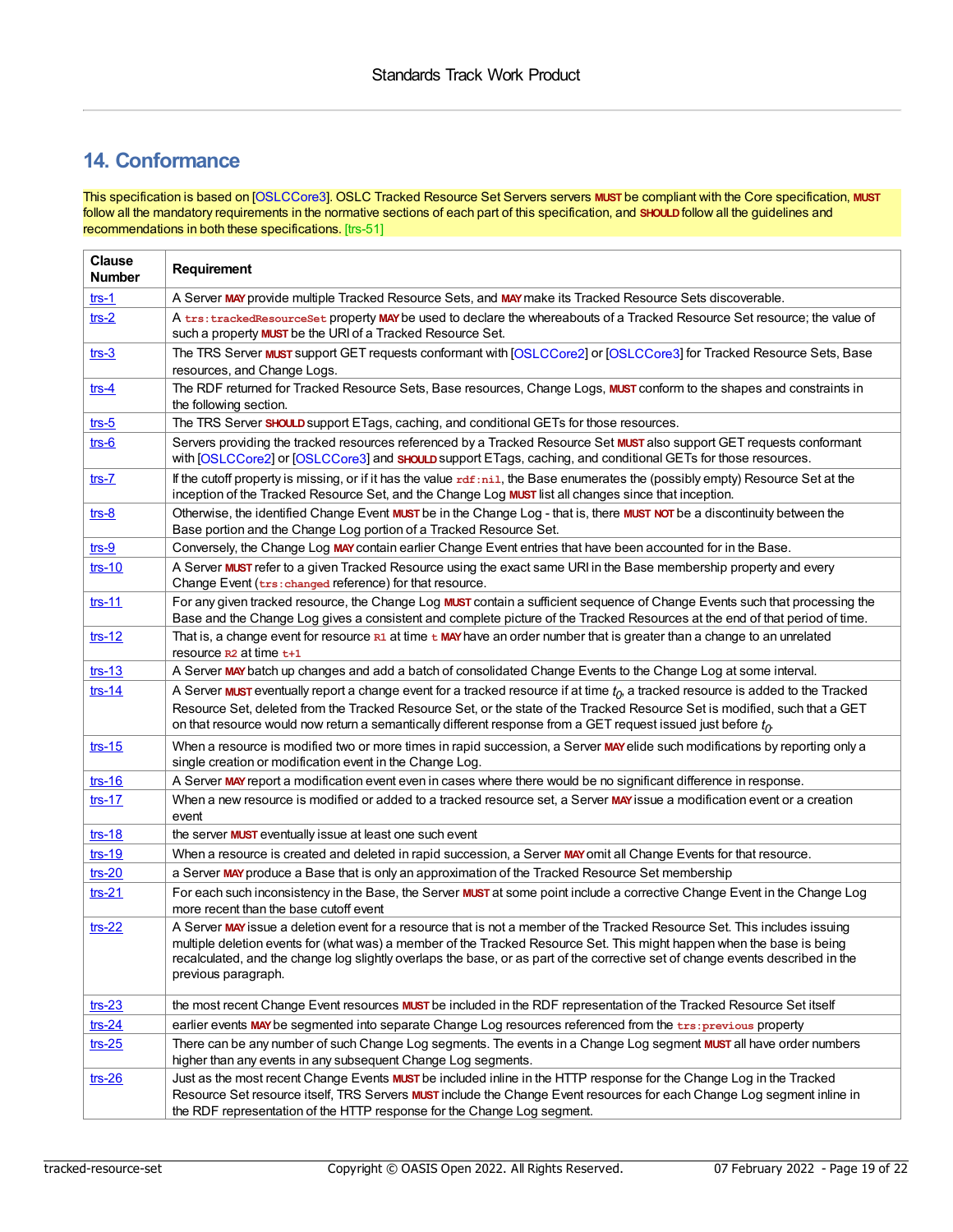# Standards Track Work Product

| <b>Clause</b><br><b>Number</b> | Requirement                                                                                                                                                                                                                                                                                                                                       |  |  |
|--------------------------------|---------------------------------------------------------------------------------------------------------------------------------------------------------------------------------------------------------------------------------------------------------------------------------------------------------------------------------------------------|--|--|
| $trs-27$                       | the Base MAY be segmented into separate resources; there can be any number of such Base segments, each one listing a<br>subset of all Tracked Resources                                                                                                                                                                                           |  |  |
| $trs-28$                       | Base segmentation MUST be accomplished using the mechanisms described in the "Resource Paging" section of<br>[OSLCCore3].                                                                                                                                                                                                                         |  |  |
| $trs-29$                       | A Server MAY include a Tracked Resource in more than one base segment.                                                                                                                                                                                                                                                                            |  |  |
| $trs-30$                       | A Server MAY add new change events at the start of the initial set of events returned inline with the Tracked Resource itself                                                                                                                                                                                                                     |  |  |
| $trs-31$                       | A Server MUST NOT move a change event from one segment of a segmented change log to an earlier segment in the chain, one<br>with more recent change events.                                                                                                                                                                                       |  |  |
| $trs-32$                       | A Server MAY move a change event from one segment of a segmented change log to an later segment in the chain, one with<br>older change events.                                                                                                                                                                                                    |  |  |
| $trs-33$                       | A Server MAY remove a change event from the change log                                                                                                                                                                                                                                                                                            |  |  |
| $trs-34$                       | A chain of Change Log segments MAY continue all the way back to the inception of the Tracked Resource Set and contain<br>Change Events for every change made since then.                                                                                                                                                                          |  |  |
| $trs-35$                       | a Server MAY truncate the Change Log at a suitable point in the chain                                                                                                                                                                                                                                                                             |  |  |
| $trs-36$                       | the Change Log MUST contain the base cutoff event of the corresponding Base                                                                                                                                                                                                                                                                       |  |  |
| $trs-37$                       | When the Base has no base cutoff event (i.e., the Base enumerates the Resource Set at the inception of the Tracked Resource<br>Set), the Change Log MUST contain all Change Events back to the inception of the Tracked Resource Set; i.e., no truncation is<br>allowed                                                                           |  |  |
| $trs-38$                       | a TRS Server MAY calculate a new base set at any time, with a new cutoff event in the Change Log                                                                                                                                                                                                                                                  |  |  |
| $trs-39$                       | In order to handle clients that are currently processing the older Base and Change Log                                                                                                                                                                                                                                                            |  |  |
| $trs-40$                       | When calculating a new Base, the TRS Server SHOULD retain Change Events before the new cutoff event that a reasonable<br>client might still be processing.                                                                                                                                                                                        |  |  |
| $trs-41$                       | When producing multiple segments of a new Base, the TRS Server MUST NOT reuse URIs from segments of a previous Base.                                                                                                                                                                                                                              |  |  |
| $trs-42$                       | A patch event MUST have type trs: Modification OT trs: Creation Change Events; it is not meaningful for trs: Deletion<br>Change Events.                                                                                                                                                                                                           |  |  |
| $trs-43$                       | A TRS patch <b>MUST</b> consist of a sequence of directives delimited by a '.'                                                                                                                                                                                                                                                                    |  |  |
| $trs-44$                       | Each directive of a patch <b>MUST</b> consist of four terms.                                                                                                                                                                                                                                                                                      |  |  |
| $trs-45$                       | Each term in a directive MAY be separated with white space, including newlines.                                                                                                                                                                                                                                                                   |  |  |
| $trs-46$                       | The first term of a directive <b>MUST</b> be the ASCII character 'A' $(U+0041)$ or the ASCII character 'D' $(U+0044)$ ".                                                                                                                                                                                                                          |  |  |
| $trs-47$                       | The subject and predicate (terms 2 and 3) in a directive MUST be in the form of absolute URI references enclosed between '<'<br>and $\leq$                                                                                                                                                                                                        |  |  |
| $trs-48$                       | The object in a directive (term 4) <b>MUST</b> be either an absolute URI reference enclosed between '<' and '>', or a literal in [Turtle]<br>syntax.                                                                                                                                                                                              |  |  |
| $trs-49$                       | The order of patch directives is significant - changes MUST be applied in the order given.                                                                                                                                                                                                                                                        |  |  |
| $trs-50$                       | The value for property trspatch:rdfPatch must conform to the following EBNF:                                                                                                                                                                                                                                                                      |  |  |
|                                | ::= (addProperty   deleteProperty) *<br>rdfPatch<br>addProperty ::= 'A' triple<br>deleteProperty ::= 'D' triple                                                                                                                                                                                                                                   |  |  |
|                                | Where triple is defined in RDF 1.1 N-Triples except BLANK NODE LABEL is not allowed for subject or object. The<br>trspatch:rdfPatch properties are properties of either a trs:Creation or trs:Modification resource.                                                                                                                              |  |  |
| $trs-51$                       | This specification is based on [OSLCCore3]. OSLC Tracked Resource Set Servers servers <b>MUST</b> be compliant with the Core<br>specification, MUST follow all the mandatory requirements in the normative sections of each part of this specification, and SHOULD<br>follow all the guidelines and recommendations in both these specifications. |  |  |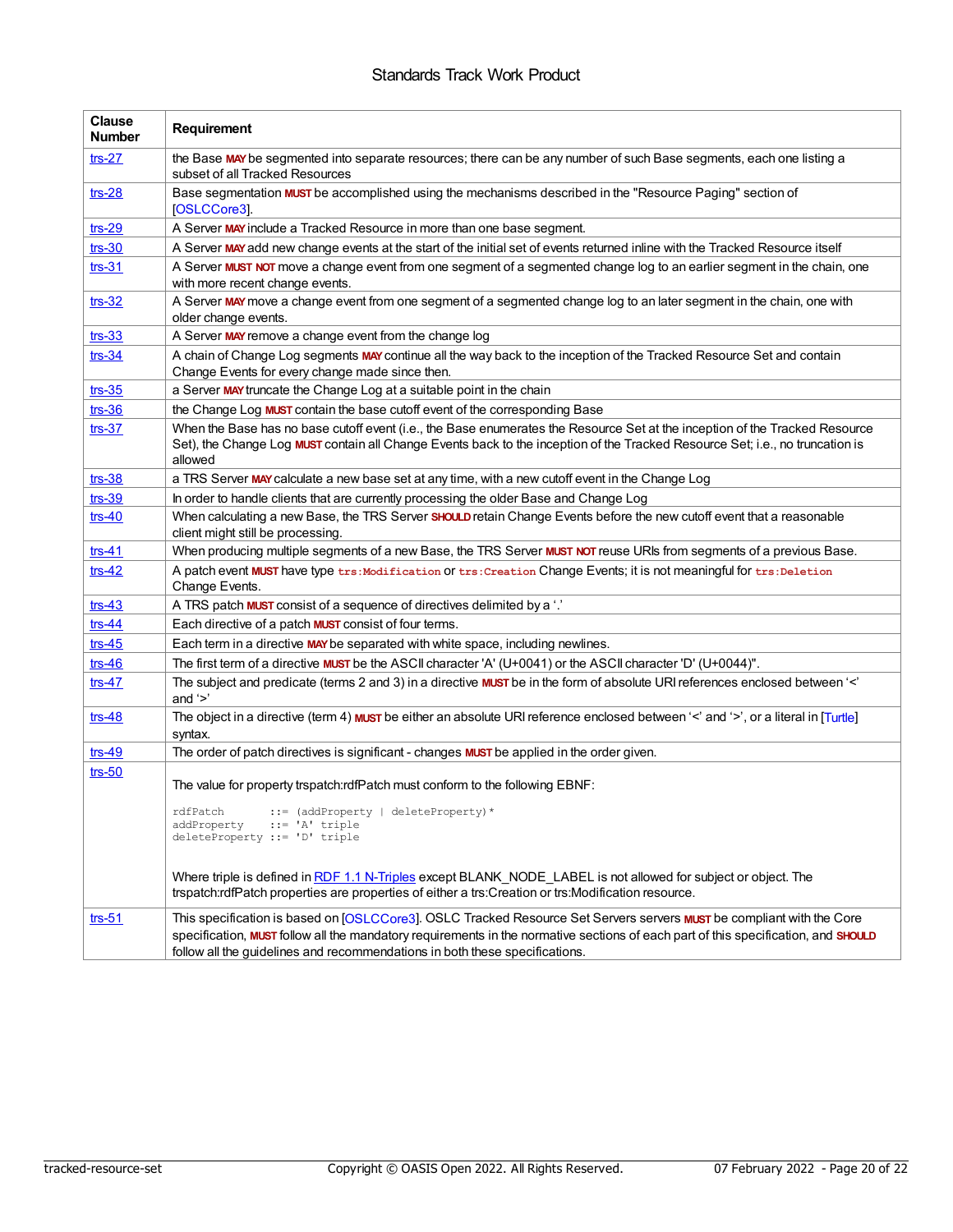# <span id="page-20-0"></span>**Appendix A. Acknowledgements**

### *This section is non-normative.*

The following individuals have participated in the creation of this specification and are gratefully acknowledged:

### **Participants**:

James Amsden, IBM (Chair, Editor) Frank Budinsky, IBM Nick Crossley, IBM Vivek Garg, IBM IanGreen, IBM Arthur Ryman, IBM Steve Speicher, IBM